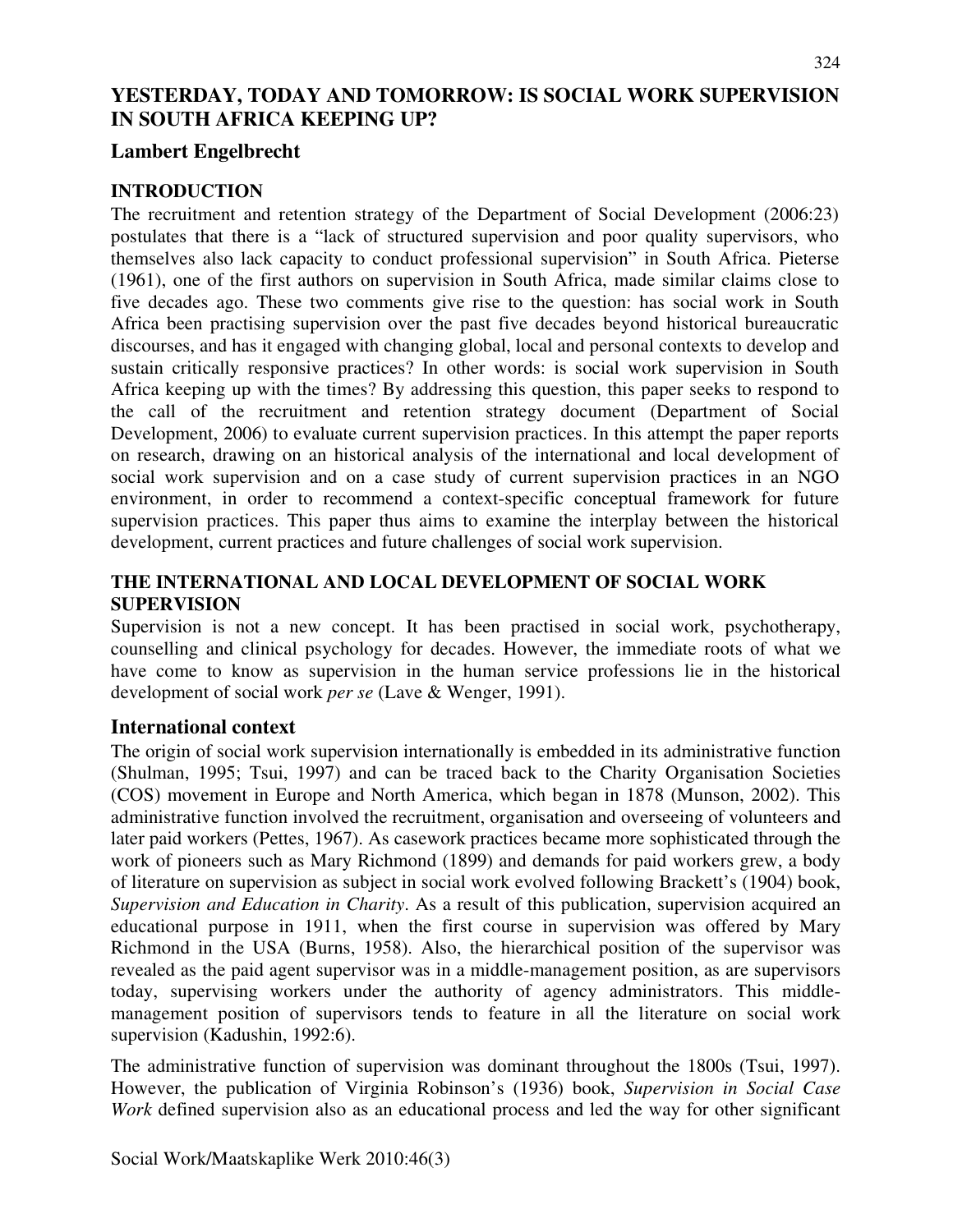publications on the educational function of supervision of social workers. At the same time, from the 1930s until the 1950s, psychoanalytic theory emerged as a major theory in social work and had a pertinent impact on the format and structure of future social work supervision (Austin, 1981). The 1950s to the 1970s were particularly characterised globally by debates about the value of, and the need for, continuing social work supervision of professionally trained social workers, as independent practice was regarded as a hallmark of a well-developed profession. Some social workers, however, perceived long-lasting supervision as an insult to their professional status (Tsui, 1997). This debate about interminable supervision and autonomous practice is still lively and relevant today.

Tsui (1997) categorised the international development of supervision into four critical stages, namely: stage 1 – administrative roots (1878-1910); stage 2 – a change of context of supervisory training and emergence of a literature base (1911-1945); stage 3 – influence of practice theory and methods (1930s-1950s); and stage 4 – debate about interminable supervision and autonomous practice (1956-1970s). In South Africa supervisory practices developed along similar lines until the 1960s (Hoffmann, 1987).

### **South African context**

Against the background of Tsui's (1997) four stages of historical development, the historical development of supervision locally can be placed broadly into three periods.

### **Emerging and predominantly administrative years (1960-1975)**

One of the first articles published on supervision in South Africa focused on supervision in a group work context (Pieterse, 1961) and referred to supervision as field guidance. In 1962 this field guidance figured prominently as a form of in-service training in the Department of Social Welfare and Pensions (De Jager, 1962). Additionally, in 1965 Du Plessis emphasised the inclusion of both the administrative and educational function of supervision in a fully-fledged supervision system operating in the Department of Social Welfare and Pensions and agitated for the training of supervisors at South African universities. Notably, her evaluation was that the working conditions of social workers hamper their focus on their professional work and that supervision was consequently not receiving the rightful and dedicated attention it deserved, thus preventing social work professionals from taking their service rendering to higher levels (Du Plessis, 1965:115, 116). Of special interest is Botha's (2002:1) similar conclusion, albeit 37 years later. Another point of interest within the context of the politically turbulent times in South Africa of the late 1960s was the specific exploration of student supervision in Black colleges by Bopape (1968), indicating that practices relating to all the peoples of South Africa contributed to the local development of social work supervision.

The interest in supervision locally was also complemented by a range of scholarly articles on supervision as a learning experience in *Social Work/Maatskaplike Werk*, a professional journal for the social worker, by Barette (1968a, 1968b). In the same year a national conference on field guidance also contributed to the contextualising of supervision in the South African context (Hatting, 1968). Field guidance was defined as "that part of supervision whereby social workers are familiarised with the policy, administrative and organisational aspects of the institution where they are employed" (Terminology Committee of Social Work, 1995:25). Clearly supervision during this era was mainly rooted in a need for administrative practices along hierarchical lines, but with an emerging perception of education as an additional function of supervision. This is demonstrated by Botha's (1971) exposition of administration, education and consultation as functions of supervision, with reference to the problem-solving process of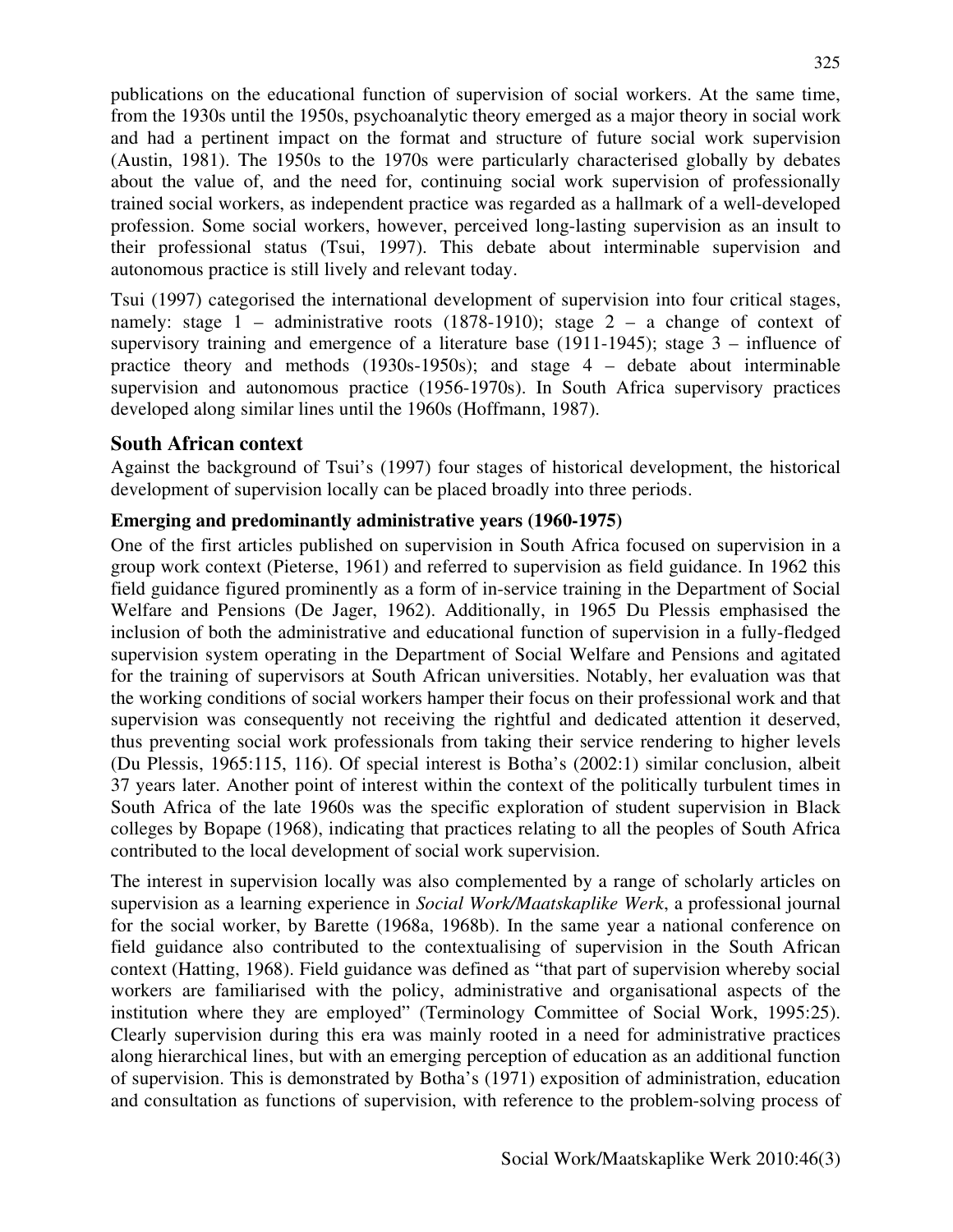Perlman (1967). Subsequently, the beginning of the 1970s marked a turning point in the development of supervision in South Africa, as the defining dictionary of social work, published in 1971, provided an official definition of supervision. This definition was, however, only in Afrikaans, did not refer specifically to any supervision functions and defined supervision as a process through which a supervisor could help social workers to accomplish their professional tasks as efficiently as possible (Vaktaalkomitee vir Maatskaplike Werk, 1971). Based on this conceptualisation, various South African literature contributions by scholars such as Botha (1972), Smit (1972), Dercksen (1972) and Hoffmann (1976) followed, and drew mainly on supervision texts published by scholars in North America.

#### **Period of integrated supervision functions and escalation of knowledge base (1975-1990)**

The most prominent North American scholars of the late 1970s and early 1980s were researchers such as Kadushin (1976), who was the first to observe that providing support to social workers was a significant function of supervision; Austin (1981), who identified the managerial demands experienced by supervisors; and Middleman and Rhodes (1985), who placed supervision within a social and political context. The work of these scholars was reflected in South African supervision texts, where Botha (1985a) and Pelser (1985) agitated, at a symposium on supervision held at the University of Pretoria, for efficient supervision content and skills in social work, and the scientific and professional justification of supervision respectively. In addition, Botha's (1985b) seminal work on the education model for efficient supervision laid the foundation for the practice and training of supervisors in South Africa, as during that time a localised study of De Bruyn (1985) revealed a lack of supervision training. In 1985 postgraduate supervision courses were offered at only two out of 20 universities – the first course was instituted as late as 1978, some 74 years after the first social welfare organisation was formed in the country and 52 years after the first formal social work programme was offered at a university (Hoffmann, 1987). Hoffmann (1987:222) furthermore contended that, "Although supervision in one form or another has featured in the administrative practices of human service organizations in South Africa since their inception, the quality and dimensions of its practice tend to fall short of theory outlined thus far." In response, several South African universities instituted formal theoretical courses in supervision at Honours and Masters levels, with some universities even expecting candidates to complete a supervised field instruction component of study. Finally, social work supervision became reputable in South Africa, as demonstrated by Pelser's (1988) work on practice guidelines for supervision.

### **Times of change (1990s and beyond)**

A plethora of academic theses, especially Masters dissertations followed for more than a decade until near the end of the previous millennium, when supervision as a research topic became less favoured, as a result of the rise of other more burning social development issues and interrelated changes in postgraduate programmes. Also, with the transition to, and embrace of, a new political dispensation and welfare system in South Africa, the focus of research was more on priorities of service delivery than on human resources issues (Engelbrecht, 2006a). A massive migration of South African social workers to other countries and employment outside the social work domain followed, especially after 1997, and has been continuing for at least a decade, resulting in a lost generation of social workers. This lost generation represents almost the same number of seasoned social workers (who were in most cases in supervisory positions) as newly qualified social workers (Engelbrecht, 2006a) and this consequently has an impact on the deterioration of supervision knowledge and skills as a whole. The government's recognition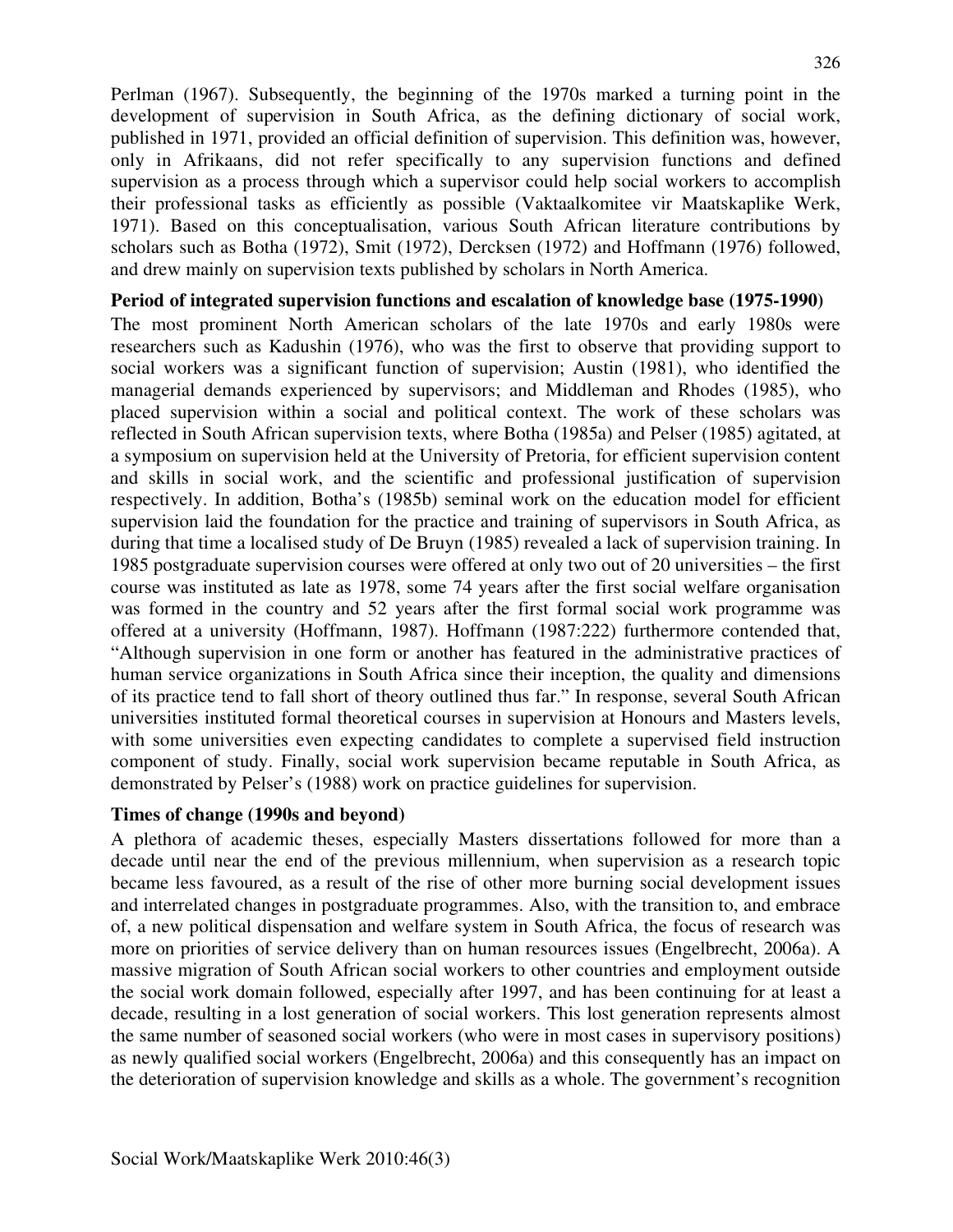of social work as a scarce skill in 2006 (Department of Social Development, 2006) may also be regarded as a confirmation of the "brain drain" (Engelbrecht, 2006a) of supervision expertise.

Moreover, because of the nature of academic programmes at universities, many dissertations on supervision over the past decades were modest in scope, were idiosyncratic to specific contexts and findings, and although indisputably scholarly, could in many instances not be generalised beyond samples. An extended examination of these studies reveals that most dissertations were initially expositions of demarcated supervision-related research themes, based primarily on North American texts by authors such as Kadushin (1976), Austin (1981), Middleman and Rhodes (1985), Bunker and Wijnberg (1988), Shulman (1993) and Munson (1993). Gradually, local dissertations started to draw increasingly on other postgraduate candidates' texts, and ultimately presented these secondary texts as their main frame of reference, resulting in rather misplaced contexts and practices. Botha (2002) redressed this matter in the most comprehensive text on supervision in South Africa, which is an updated version of her supervision literature contributions since 1971. She pleaded for the launch of comprehensive research programmes on the nature of supervision in South Africa, since research on the impact of supervision on all levels of social work had been sorely neglected whereas the international supervision environment had changed extensively, mainly because of an increase in research on the subject. She argued that, "There are too many instances where outdated and obsolete customs are still adhered to and where no attempts are made to renew supervision practice" (Botha, 2002:3).

The evolution of the situation as addressed by Botha (2002:3) was anticipated by Hoffmann (1987:222-226) 15 years earlier, when she presented recommendations regarding the future of supervision practices in South Africa. These recommendations involved variables contributing to the state of supervision practices of that time, such as the education of social workers for supervision, education of top management on supervision, working conditions of social workers and supervisors, the migration and emigration of social work professionals, new welfare policies, diversity issues and theoretical developments. At face value these identified variables not only contributed to supervision practices of the past decade, but still have an indisputable impact on the current status of social work supervision in South Africa. This supposition thus warrants empirical investigation: to examine current practice traditions leading to recommendations to be taken into account in future – not only on supervision practices that ought to be in place, but also on those that could be in keeping with the times.

### **THE CURRENT STATUS OF SUPERVISION IN SOUTH AFRICA**

To investigate the status of supervision in South Africa an instrumental case study as described by Fouché (2005:272) was employed, because it would facilitate an in-depth understanding of the current practices as the social issue concerned.

### **Research methodology**

The current practices of social work supervision were investigated by means of a crosssectional exploratory and descriptive research design on the basis of Grinnell, Unrau and Williams (2005:16-18) and McMurty (2005:274). The empirical investigation thus fell within the parameters of a qualitative research methodology. A traditional child and family-oriented social welfare NGO, based in three provinces in South Africa, was chosen as the field of research. The organisation is governed by the Non-Profit Organisations Act (Ministry of Welfare and Population Development, 1997) and the government policy on financial awards to service providers (Department of Social Development, 2005). This ensures that the NGO meets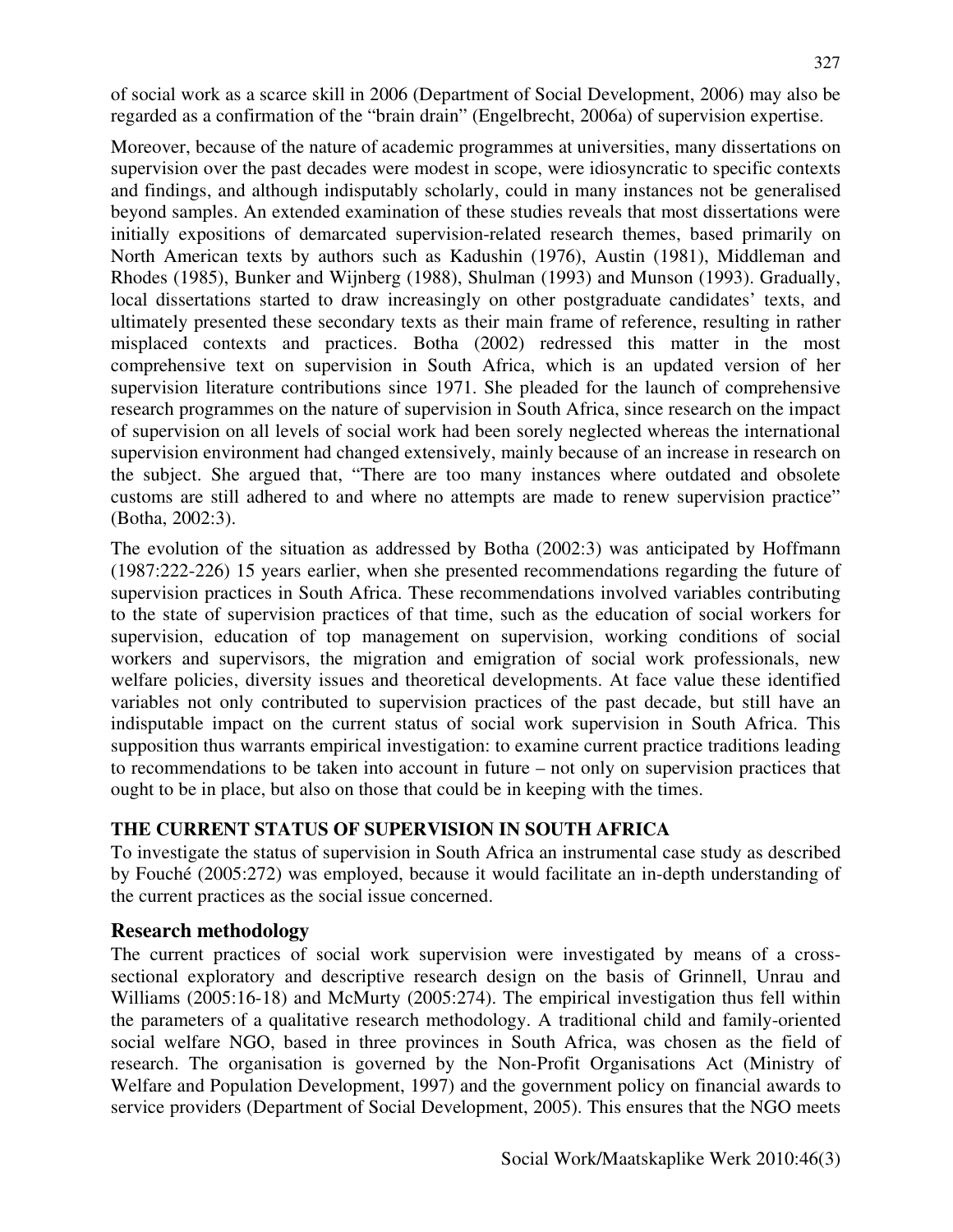certain operational requirements before being eligible for a financial award from the National Department of Social Development. The NGO renders its services guided by a business plan that has to be submitted to the government for funding. This business plan has to support the mission of the Department of Social Development (Department of Social Development, 2003). Thus, although the identity of the NGO is secured, operational and consequentially management and arising supervision practices in the NGO concerned could well be regarded as a broad reflection of practices in South Africa.

Non-probability sampling as described by Schutt (2005:164) was utilised, because the idea, following Stake (1995), was merely to obtain in-depth data for the opportunity to learn from participants' experiences and perceptions. Consequently a purposive sample for a key informant survey (Schutt, 2005:166) targeted 7 supervisors and 14 front-line social workers (2 social workers supervised by each supervisor) employed by the NGO concerned. The characteristics of these key informants correspond broadly with Earl's (2008) findings on the profile of social workers in South Africa, in that the participants were female, from different population groups and mostly between the ages of 25 and 44. The supervisors and social workers were located equally in urban, semi-urban and rural areas. The work experience of the supervisors on middle-management level ranges from 1 to 35 years and that of the social workers as front-line workers ranges from 6 months to 28 years. All the participants are professionally qualified social workers registered with the South African Council for Social Services Professions. The social workers all render integrated social services through case work, group work and community work from a social development perspective within the parameters set by the White Paper for Social Welfare (RSA, 1997) and as proposed by the Department of Social Development's Integrated Service Delivery Model towards improved social services (RSA, 2006b). The work-related experiences and perceptions of the supervisors and social workers could thus be broadly extended to include supervisors and social workers in other South African contexts.

In-depth, semi-structured, one-to-one interviews were utilised as a data-collection method as expounded by Gochros (2005:250-251), by using an interview schedule, based on the variables for supervision practices as identified by Hoffmann (1985) and Botha's (2002) exposition of supervision and consultation in social work, as well as primary texts on supervision such as those by Kadushin (1976), Austin (1981), Middleman and Rhodes (1985), Bunker and Wijnberg (1988), Shulman (1993) and Munson (1993). These texts were supplemented by articles from relevant journals, especially *The Clinical Supervisor*. The theoretical frame of reference and empirical data of the case study were triangulated as suggested by Leedy and Ormrod (2001:149) in order to make recommendations for the future of supervision practices in South Africa. A significant aspect of the research methodology is that a process consisting of a movement between inductive and deductive logic and reasoning (Siepert, McMurty & McClelland, 2005:323) was used to examine the case study within international and local contexts.

To ensure validity (Marshall & Rossman, 1999) of findings, certain parameters were adhered to in the research process: the above-mentioned exposition on the development of social work supervision serves as a theoretical frame of reference and contextualisation; the broad history of the NGO and the biographies of the supervisors and social workers in the case study delineate the setting and population of the research; the experiences and perceptions of supervisors and social workers serve as specific answers to the research question; the elucidation of the case study serves as an integrated triangulation of multiple sources of data;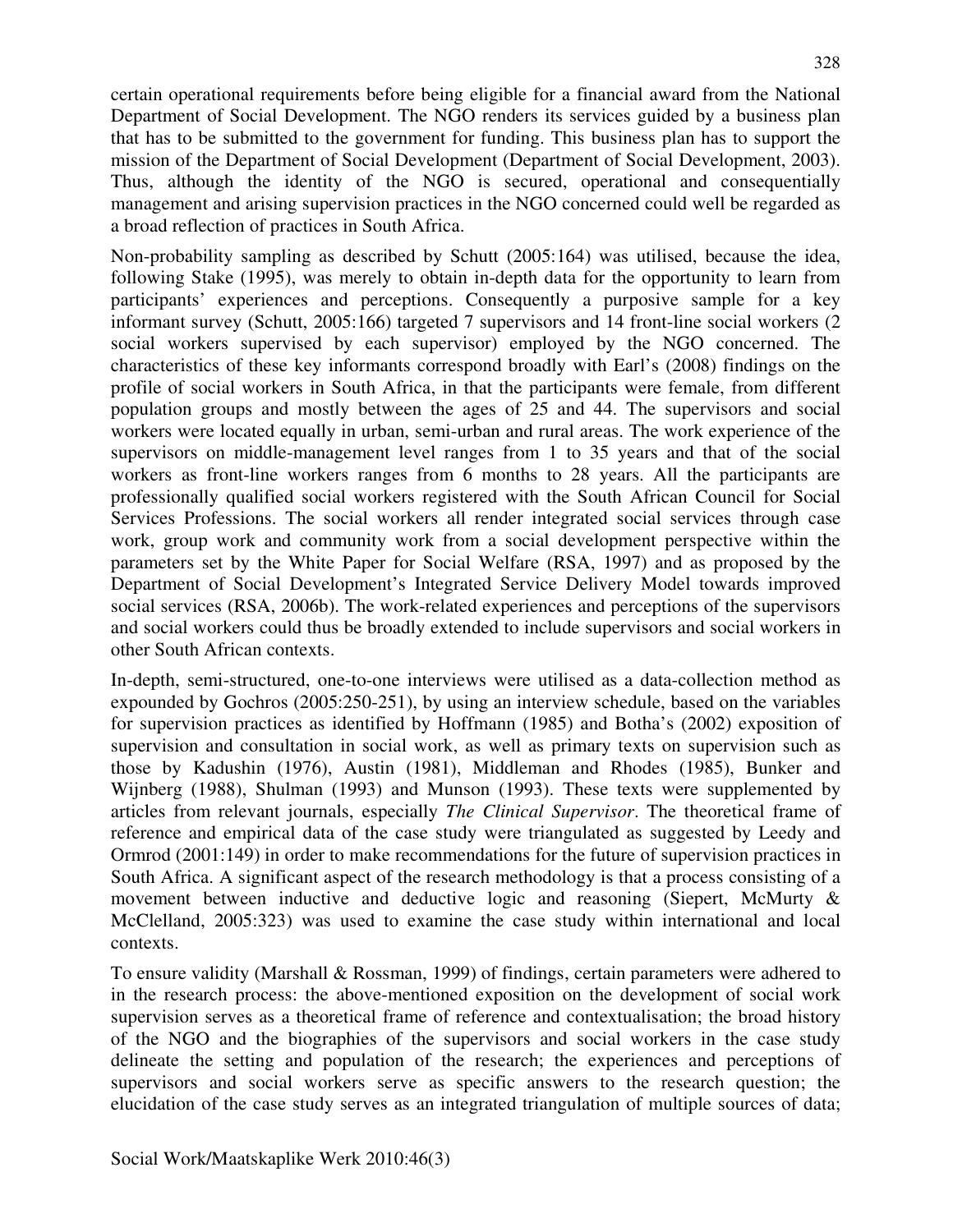and the distinct challenges constructed and held out to supervisors and management structures serve to indicate the anticipated future for supervision practices in South Africa, providing the ultimate outcome of the research.

## **Case study**

The discussion below deals with the findings of the case study.

## **Working conditions of social workers and supervisors**

The overarching issue arising from discussions alluding to any component of their work is a great uneasiness by the case study participants' about their working conditions. Participant social workers' reflections such as "*never mind supervision and everything else…I have to keep the work going*" despite meagre resources and personal incentives, and a supervisor saying that "*supervision is the last thing on my mind*", give substance to the fact that supervision practices are overshadowed by other structural work-related issues. Supervisors are statutorily coresponsible for the actions of their supervisees, according to the Social Service Professions Act (RSA, 1978), but the supervisors' responses clearly demonstrate that supervision of social workers is just one part of their work responsibilities. Social workers, on the other hand, rightfully regard their supervisors as part of the organisation's management hierarchy, which is held responsible for not successfully bargaining fair working conditions. To this end, it is noteworthy that this scenario reflected by the participants of the case study has remained unchanged since one of the first published confirmations of fully-fledged supervision practices in South Africa reported a similar situation more than four decades ago (Du Plessis, 1965:115, 116), and was reiterated by Botha (2002) after the advent of the millennium.

Poor working conditions and their negative impact on supervision are ascribed to funding shortages (Hoffmann, 1987). The reality of funding shortages, however, points to organisations' need to institute cost savings, predominantly in terms of social workers' remuneration. In addition, cost savings also translate typically negatively into the supervisorsupervisee ratio, which is a worldwide phenomenon (Gibelman, 1995). Hence, poor working conditions have to be taken into consideration in any discussion on supervision practices in South Africa, and they also have an impact on the training of supervisors, determined as a contentious issue since the establishment of a national Department of Public Welfare in 1937 (Müller, 1965).

### **Training of supervisors**

Except for an internal organisational orientation on supervisory responsibilities, no participant supervisor in the case study is in possession of a formal qualification in supervision or has ever attended an accredited supervision course. The scope of the participants' supervisory responsibilities captured mainly middle-management tasks, with professional supervision of social workers, as already indicated, as just one of their assignments. This scope of responsibilities mirrors a local debate around management as a function of supervision as expounded by Kadushin (1976) and advocated by Botha (2002), against supervision as an integrated part of the middle-managers' human resources function (Booley, 1996). Nevertheless, despite the differences in scope and perspective, the fact remains that academic or at least formalised state-of-the-art training in supervision is not a requirement and not common for supervisors in middle-management positions. This fact can also be linked to the above-mentioned lost generation of seasoned social workers and consequential loss of academically obtained supervision capacity. However, since 2007, in a positive move towards supervision training, all undergraduate social work curricula at universities must comply with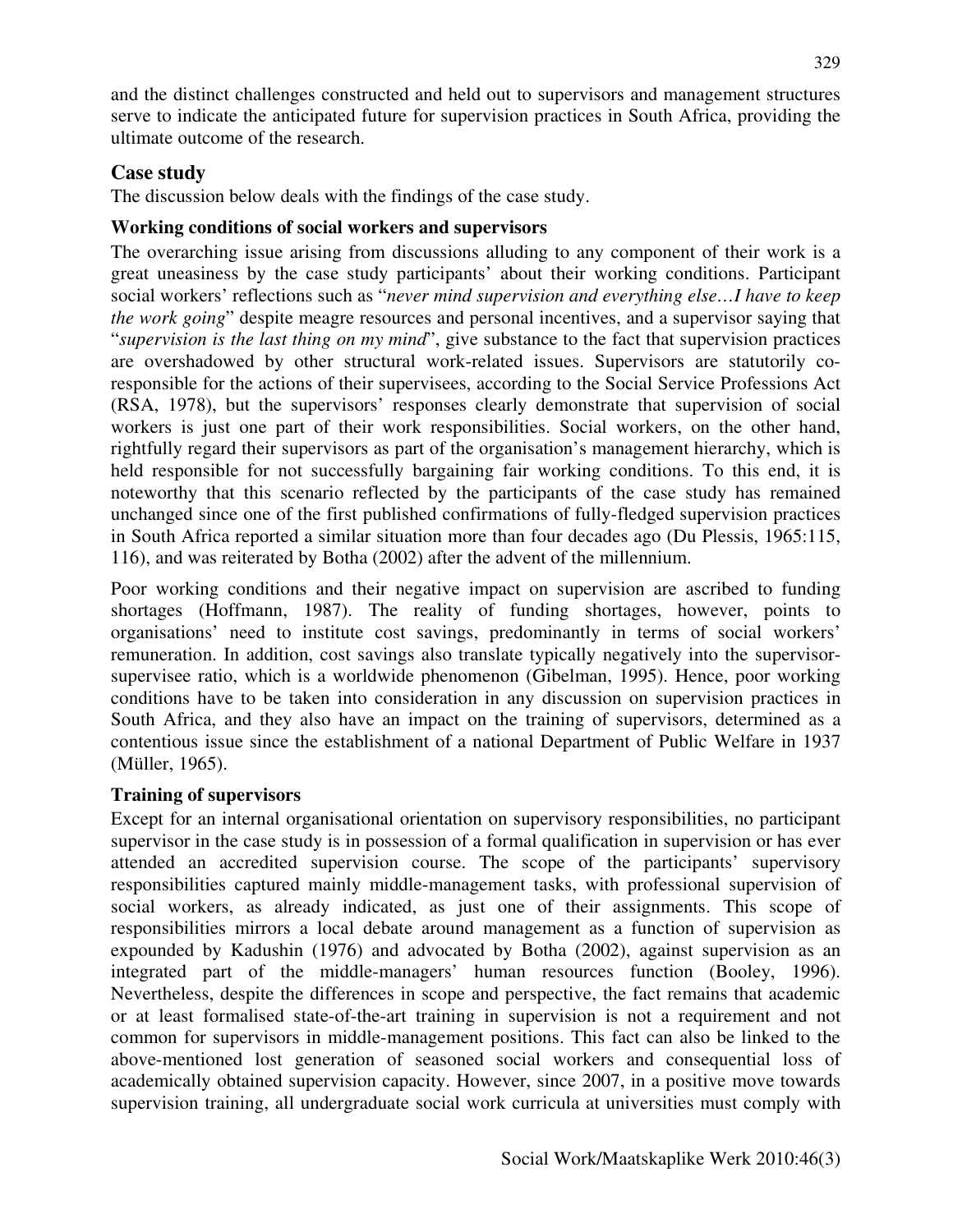the South African Qualification Authority's (SAQA) requirements to meet specific outcomes (Earl, 2008). One category and outcome of the BSW qualification specifies that learners must demonstrate an understanding of the roles, functions, knowledge and skills for effective social work supervision and consultation (Lombard, Grobbelaar & Pruis, 2003). A practice scenario could thus reveal a beginner social worker with more theoretical knowledge on supervision than her supervisor. Another concern is that it is unclear whether organisations and supervisors at present are familiar with the specific content on supervision that equips newly qualified social workers to act as supervisors for volunteers and auxiliary workers. Ideally, organisations and supervisors should lock onto these academic developments. Furthermore, the government's retention and recruitment strategy (Department of Social Development, 2006) emphasises that the dearth of supervisors in practice is exacerbated by the perception that trained supervisors are not necessary. This perception is intrinsically connected to various notions on the significance of supervision (Kadushin, 1992; Munson, 1993).

#### **The significance of supervision**

Despite all the case study participants' preoccupation with generally poor working conditions colouring their disposition towards supervision, and although differences were observed in perceptions of seasoned social workers, newly qualified workers and supervisors, they all asserted the absolute necessity of effective supervision practices. A typical response of seasoned workers was: "*I need a soundboard and some authority, especially with the implementation of the new Children's Act.*" Newly qualified workers typically replied: "*I need direct guidance all over to do the job, especially solid support.*" A supervisor said: "*Since I'm co-responsible for what the workers are doing, I have to protect myself, the worker and clients.*" These responses concur with Kadushin's (1992) claim that although there are commentators who feel supervision is unnecessary and should be replaced by autonomous practice, the format and structure of social work supervision (and even the term supervision) have remained constant worldwide over the past 80 years. Kadushin (1992) is renowned for his inventory of reasons for maintaining interminable supervision: political accountability and administrative control, and the educational function and supportive function of supervision. Moreover, there is currently a growing regard for supervision as one of the main factors in the retention of social workers (Juby & Scannapieco, 2007), which complements the reference to supervision in the government's retention strategy (Department of Social Development, 2006). Most importantly, cutting-edge international research confirms that supervision contributes to competent professional practice that serves the best interests of clients – findings which translate into the goal of supervision (Gilbert, 2009).

#### **Goal of supervision**

Participants reflect their understanding of the goal of supervision as the development of social workers into competent, independent and autonomous practitioners, as stated in their organisation's manual. However, recent goal formulations of supervision (Nye, 2007) provide supervisees with an alternative model of development in supervision, one that acknowledges the need for on-going dependence on continuous learning and development across their professional career. Such dependence is regarded as necessary and inevitable, if learning and development are to occur. The focus on worker's independence can, however, be regarded as a secondary goal of supervision, since an array of contemporary texts on supervision define the goal of supervision as to deliver to service users the best possible service, both quantitatively and qualitatively, in accordance with the organisation's policies and procedures (Coleman,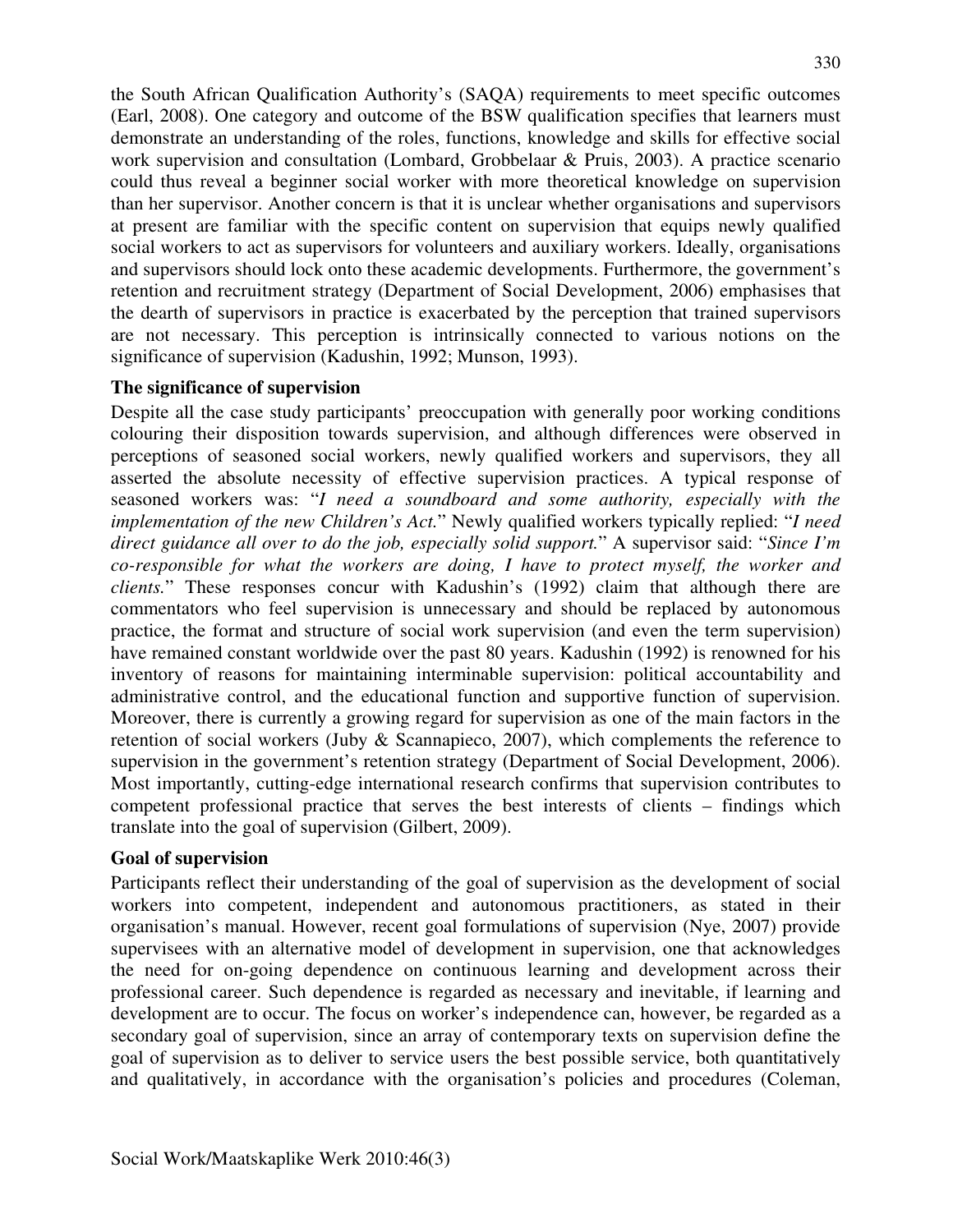2003; Kadushin & Harkness, 2002; Tsui, 2005). Indeed, this goal of supervision is intrinsically linked to the definition of supervision.

### **Definition of supervision**

Supervision has been defined in various ways at different times (Barker, 1995). Both supervisor and social work case study participants define supervision in terms of "*control*", "*guidance*" and "*support*", which according to Tsui (2005) suggests a normative approach to the definition of supervision, as it answers the question on what should the supervisor does. This definition concurs with the 19<sup>th</sup> edition of the *Encyclopaedia of Social Work* (Shulman, 1995) and the *South African New Dictionary of Social Work's* comprehensive definitions of supervision (Terminology Committee, 1995), which include supervision's administrative, educational and supportive functions. Tsui (2005) also argues for a pragmatic approach to supervision which does not focus on providing a formal definition of social work. Instead, its aim is to provide action guidelines for social work supervisors. An example of this approach is to be seen in the government's recent retention strategy (Department of Social Development, 2006), where supervision is referred to in the sense of a management function, as a means for evaluation, an enhancement of workers' professional functions, as transferring of skills, as mentoring, professional support and monitoring of quality services. Tsui (2005) furthermore suggests an empirical approach to the definition of supervision, which entails the collecting of empirical data about the roles, styles and behaviour of supervisors.

However, determining distinctions between the roles of supervision within clinical and administrative or traditional contexts has been contentious as there are no uniform definitions for these contexts of supervision (Bernard  $& Goodyear$ , 1992). It is thus imperative to note in this regard that mostly all the international texts from which local scholars draw are from a clinical context (Kadushin & Harkness, 2002; Munson, 2002; Shulman, 1993). The main distinction between clinical supervision and traditional social work supervision is that the former does not necessarily concern practice within an organisational context and focuses mainly on the dynamics of a client's situation and the social worker's interventions (Bogo & McKnight, 2005; Lewis, Packard & Lewis, 2007; Tromski-Klingshirn, 2006). Clinical supervision is also practised by a range of interdisciplinary professionals or para-professionals such as psychologists, nurses, marriage and family therapists, psychiatrists, substance abuse counsellors, education counsellors, speech therapists and social workers (Fifth International Interdisciplinary Conference on Clinical Supervision, 2009). Conversely, in South Africa traditional supervision as defined by scholars such as Botha (2002) is practised only by social workers and other social service professions, such as social auxiliary workers, probation officers, community development workers, and child and youth care workers (SACSSP, 2008). The definition of supervision is thus interdependent on either interdisciplinary clinical or traditional social work contexts – an aspect that has not always been taken into account in South African texts and practices. Furthermore, the social development paradigm of South African social welfare practices (RSA, 2006b) may be regarded as antipodal for clinical practices. Although supervision within a social development perspective has been described in a South African text (Engelbrecht 2002), this particular text focused on student supervision, which has its own dynamics and cannot be translated to supervision of social workers.

### **Functions of supervision**

The above-mentioned definition of supervision points to the link between the definition and the functions of supervision. Kadushin's (1976) postulation of the functions of supervision draws on definitions by earlier commentators such as Dawson (1926). Scholars such as Hardcastle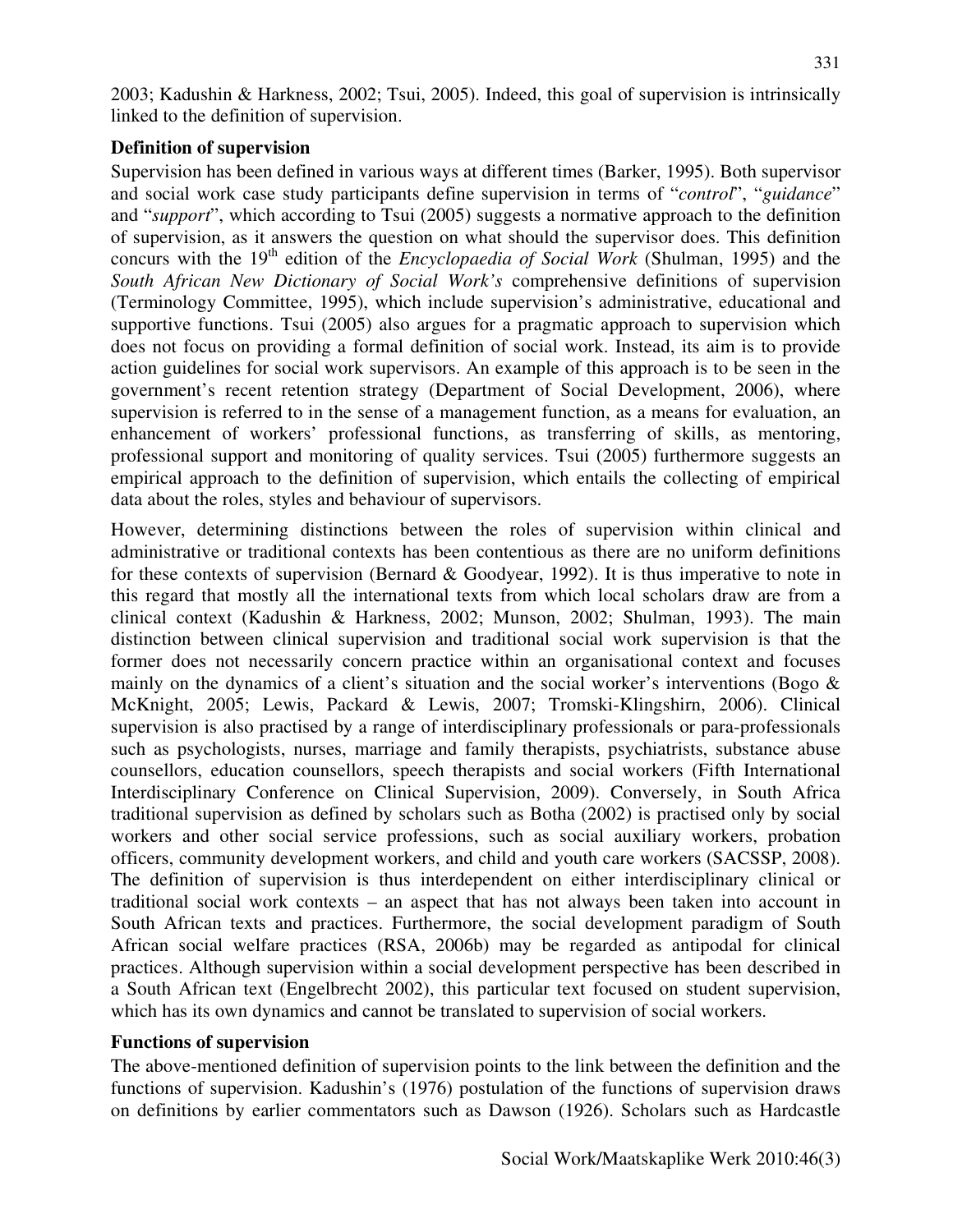(1991) and Middleman and Rhodes (1985) identified alternative terms for supervision functions, which in fact describe either subsidiary functions or extensions of administration, education and support. However, the operationalising of supervision functions is context specific (Doel & Shardlow, 1996; Erera & Lazar, 1994; Tsui, 2005). This is illustrated by the case study participant social workers' comments, which generally reflect dissatisfaction with the operationalising of supervision functions and range from "*supervision in my situation has only one function – to exercise control over my work*", to "*I'm in desperate need for support in my work. I have to deal with severe traumatic situations, but my contact with my supervisor is minimal and mainly based on inspection of my work.*" A newly qualified supervisee said: "*I don't know what I'm supposed to know*", as opposed to a seasoned supervisee who commented: "*My supervisor can tell me nothing I don't know – but she has the red pen for signing off my reports.*" In addition, supervisor participants' comments can be summed up by the following two comments: "*I know that I don't give enough attention to my workers, especially in terms of support and training. It's awful and I am constantly feeling guilty, but I really don't have the time to nurse them and am just surviving myself*", and "*I also need support, but got nobody to turn to – I'm on the edge of a breakdown.*"

From the case study participants' comments it is evident that the operationalising of supervision functions should be blended to be normative (ensuring that the supervisee's work is professional in accordance with organisational and statutory norms), formative (developing the supervisee to become increasingly competent) and restorative (enabling the worker to mobilise emotional energy needed for effective job performance) (Bluckert, 2008). However, the way in which these functions are depicted tends to consider supervisees (and supervisors) to be in deficit. Recent inter-country research between South Africa, England and Sweden (Bradley, Engelbrecht & Höjer, 2010) raises the issue of supervisor stress and suggests the creation of a safe culture and environment in which supervisors can deal with uncertainty and stressors, and where they can discuss their weaknesses and failings, as an important element of supervision. In the same vein, contemporary commentators such as Coleman (2003) argue against a deficit orientation in the operationalising of supervision functions and agitate for an orientation that emphasises a concern for fostering an environment in which workers can take responsibility for their own actions and where supervisors do not slip into acting on behalf of supervisees. This orientation towards the creation of facilitative environments is embedded in the nature of the practice theories and models utilised in supervision.

### **Practice theories and models of supervision**

Suggestions by Cohen (1999) regarding a strengths-based perspective on supervision relate to the creation of facilitative environments as proposed by Coleman (2003) and discussed in the previous section. New theoretical developments also concur with a strengths-based perspective on supervision, in that this perspective is an integral part of a competence model of supervision, which is proposed to empower social workers (Engelbrecht, 2004). The competence model of supervision (Page & Stritzke, 2006) furthermore correlates with outcomes-based supervision, and is thus in line with SAQA's requirements to meet specific learning outcomes in academic training (Lombard *et al*., 2003). A strengths perspective, competencies and empowerment are all concepts peculiar to a social development approach to social welfare (RSA, 2006b) and could therefore be essential in constructing an appropriate theoretical conceptual framework for supervision in South Africa.

An exploration of the case study participants' employment of specific practice theories and models of supervision revealed that the participant social workers were not aware of the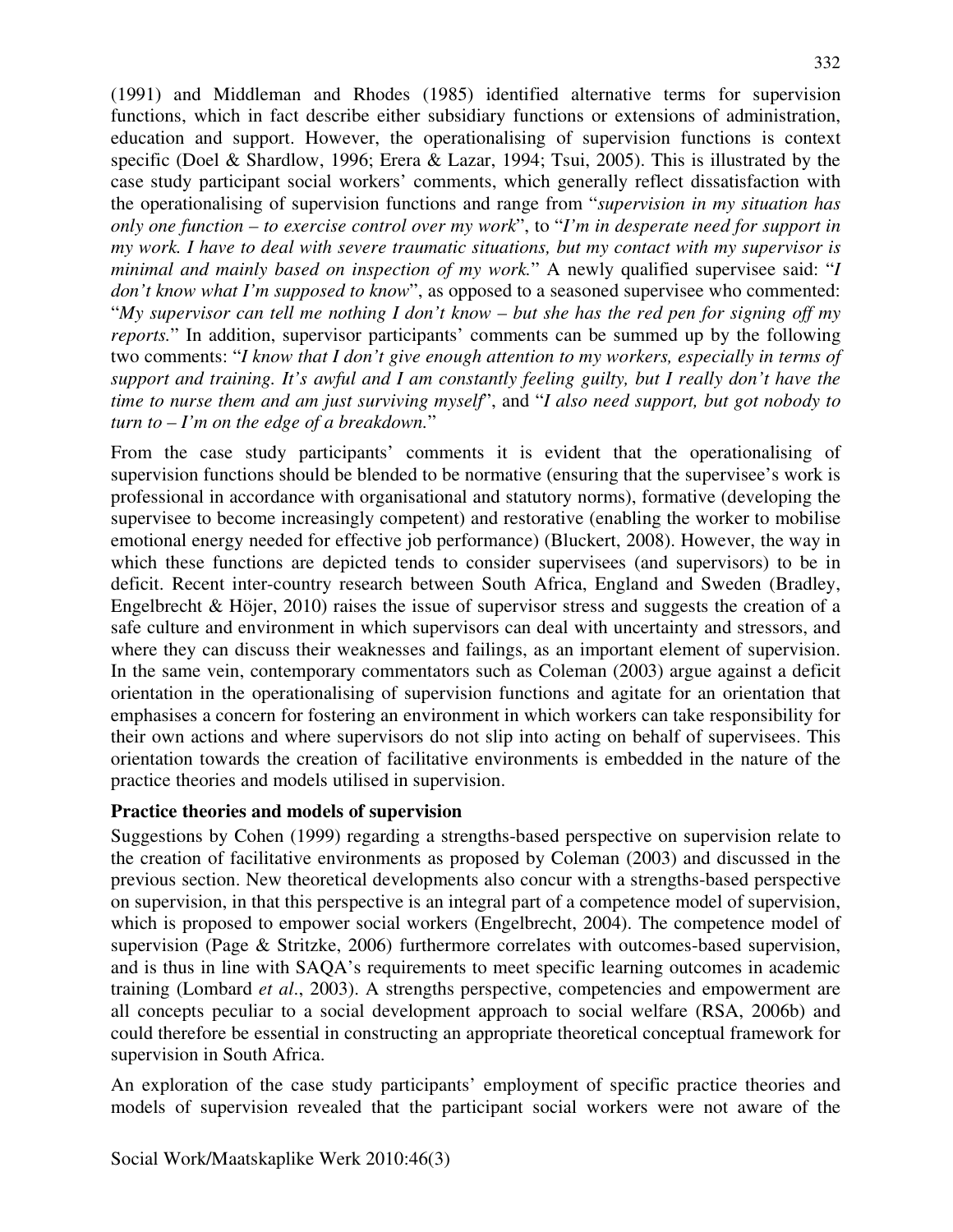existence of any practice theory or model of supervision at all. Participant supervisors, however, referred to their organisation manual, which states that supervision is based on a situational leadership model in the organisation. These participants could only recall the name of the model, but had no knowledge of the model's theoretical underpinning. For example, one supervisor said: "*I just complete the forms of the supervision manual and that's it*". Indeed, Hersey and Blanchard's situational leadership model (Hersey, Blanchard & Johnson, 1996) can be helpful to supervisors in a context in which supervisees may vary greatly in terms of their readiness levels. However, according to this model, the goal of supervision is stated as the enablement of the social worker to function independently – a notion which was discussed in the previous section on the goal of supervision and which may be regarded as contentious and debatable. Moreover, it would be naïve to argue that a single model or particular orientation fits all aspects such as environments, level of supervisor and supervisee experience, values, personal characteristics and so on (Kaufman & Schwartz, 2003).

Theories on supervision have historically been derived from applying models of therapy and from extrapolating models from other fields. Nevertheless, Botha (2002) rightfully remarks that many models were developed over years, rewritten, new names were ascribed to them and several were merged – all to accommodate a myriad influences over time. Even the focus of different commentators' practice theories and models is confusing. Botha (2002) for instance refers to models of and approaches to education (with a definite distinction between models and approaches). Kaufman and Schwartz (2003), on the other hand, refer to models and approaches in the same sense, but within the context of all the supervision functions. To clarify the differences in interpretations, typified by Tsui and Ho (1998:182) as a "supervisory jungle", Tsui (2005:20) offered five categories of supervision models in social work. One of Tsui's defined categories tends to focus merely on political issues (the feminist partnership model). The other four categories of supervision models are more applicable to the South African context and may be translated as practice theory models, which are based on the theories, models and perspectives social workers employ in their interventions; structural-functional models, which refer to supervision functions; organisation models, which reflect the practice of supervision within a specific organisational structure and by means of distinctive supervision methods; and interactional process models, which focus on the interaction between the supervisor and the supervisee in the supervisory process. These categories of supervision models (practice theory models, structural-functional models, organisation models and interaction process models) serve as "a simplified picture that acts as an aid to understanding reality" (Tsui, 2005:17) and culminate in the content of supervision.

#### **Content of supervision**

The actual content of supervision is driven by the supervision functions, which have been discussed already in this paper. Botha's signature supervision process, which she defines as "the foundation of supervision" (Botha, 2002:100), is based on an educational process where "attention is given to the learning needs that exist on the administrative, educational and/or supportive levels". Her composition of an educational model, based on Perlman's (1967) problem-solving process and Kadushin's (1976) exposition of it, is a definitive, comprehensive, unique framework for holistic supervision practice. However, the philosophical and theoretical underpinning of this frame of reference and the compatibility with contemporary theoretical developments in social work, such as a strengths-based perspective (Cohen, 1999), competence model of supervision (Page & Stritzke, 2006) and an outcomes-based orientation (Lombard *et al.*, 2003) are ambiguous. Be that as it may, Botha's (2002) particular notions of principles of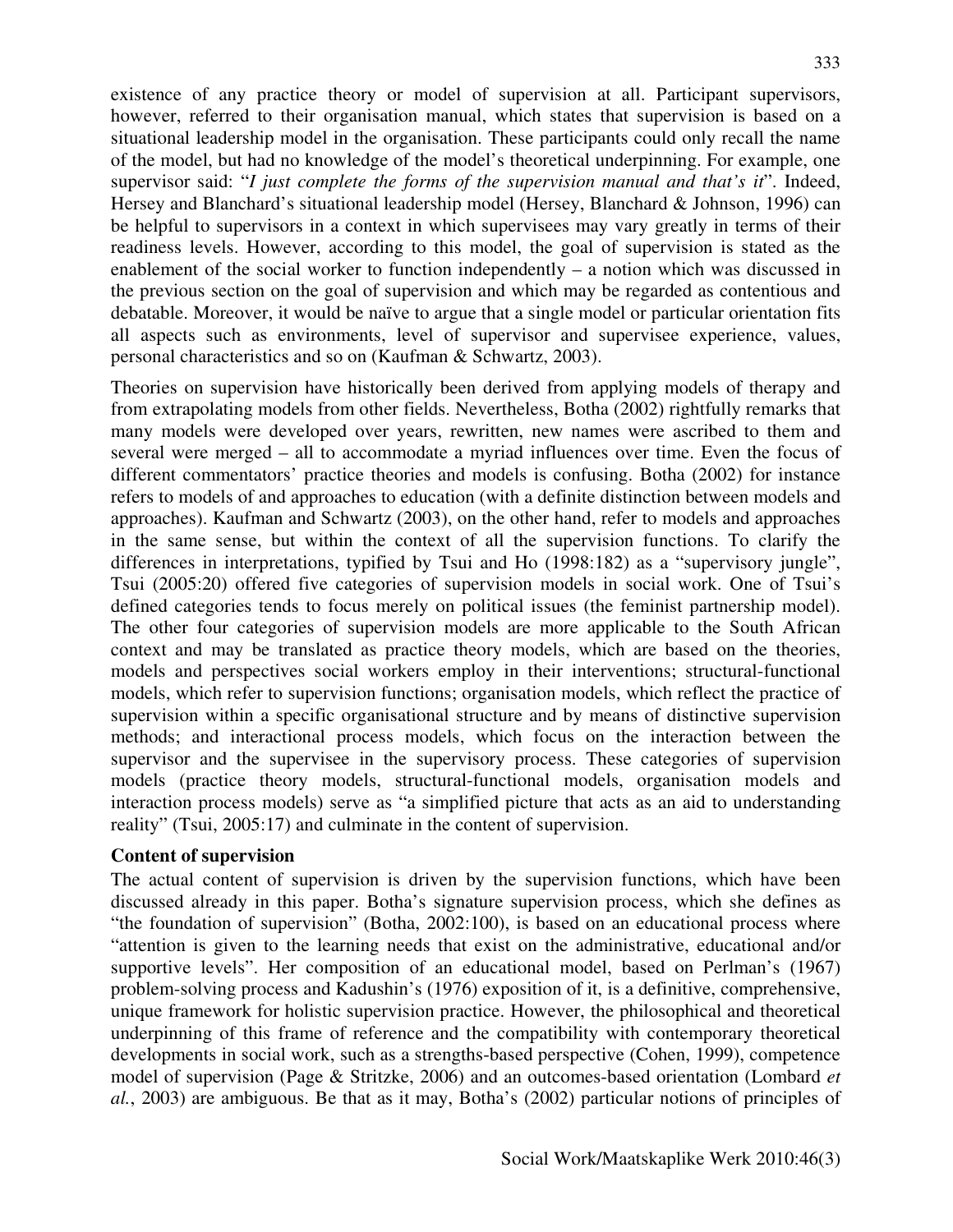adult education, educational techniques, styles and patterns as well as her expositions of an educational evaluation, programme and contract definitely withstand the theoretical developments of the times, as contemporary commentators such as Coleman (2003), Hawkins and Shohet (2006), Tsui (2005) and Lewis *et al.* (2007) present the same notions, although their views are substantiated with altered, present-day terminology. Nevertheless, supervisor as well as supervisee participants of the case study could not reflect on their application and utilisation of the supervision content as discussed here. Hence, the participants follow no identifiable supervision process and are not aware of principles, techniques and styles to be employed.

### **Supervision methods**

Case study participants reported that the one-on-one supervisee and supervisor dyad is the default supervision method in operation, which agrees with international research by Bogo and McKnight (2005) and Hensley (2002) on this topic. Group supervision takes the form of staff development, according to the participants. No other method of supervision, such as peer supervision as described by Bogo and McKnight (2005) and Tsui (2005) is exercised by participants. Although coaching and mentoring (Bluckert, 2008; Collins-Camargo & Kelly, 2006; Connor & Pokora, 2007; Lewis *et al.,* 2007; Perrault & Coleman, 2005) are described in recent texts as emerging supervision methods, participants responded that these methods are not formalised and in use.

### **Consultation**

Coleman (2003) states that consultation is sometimes confused with supervision and concludes that there is a definite distinction between the two modes. Although consultation may involve some of the same functions of a supervisor, it does not usually carry administrative responsibilities and accountability. Case study participants could shed no light on the differences between supervision and consultation. One social worker participant reflects: "*I'm on a so-called consultation level, but the only difference with supervision is that I now see my supervisor less. She still has to sign my statutory reports and still inspects my work.*" In this context it seems that the participant's supervisor is also regarded as her consultant. This is in direct opposition to international position statements, such as that of the American Board of Examiners in Clinical Social Work (2004). This particular Board drew the distinction between an agency-employed supervisor in an organisation, who confers authority and accountability, and a consultant who is not given authority as a supervisor and who rather provides education, support and expert opinions. As an additional distinction from the Anglo-American tradition of supervision in social work, the supervisor in Scandinavian and other European contexts, for example, comes from outside the organisation in which the supervisee is employed – which is normally referred to as external supervision. The supervisor's position is rather comparable to that of a consultant, bearing responsibility only for the educational supervision process and support (Bradley *et al.*, 2010). Creative contemporary modes of consultation thus exist, which specifically have an impact on the context-specific organisation model and structural-functional model employed in an organisation.

### **ANTICIPATING THE FUTURE OF SOCIAL WORK SUPERVISORY PRACTICE**

The findings of the above case study clearly reveal that social work supervision practices in South Africa have not kept up with international theoretical and local social developments since the changing times of the 1990s. As a consequence, Hoffman's (1987:222-226) recommendations for future supervision and Botha's (2002:3) conclusions, which serve as premises for the empirical study reflected in this paper, are still relevant. Although the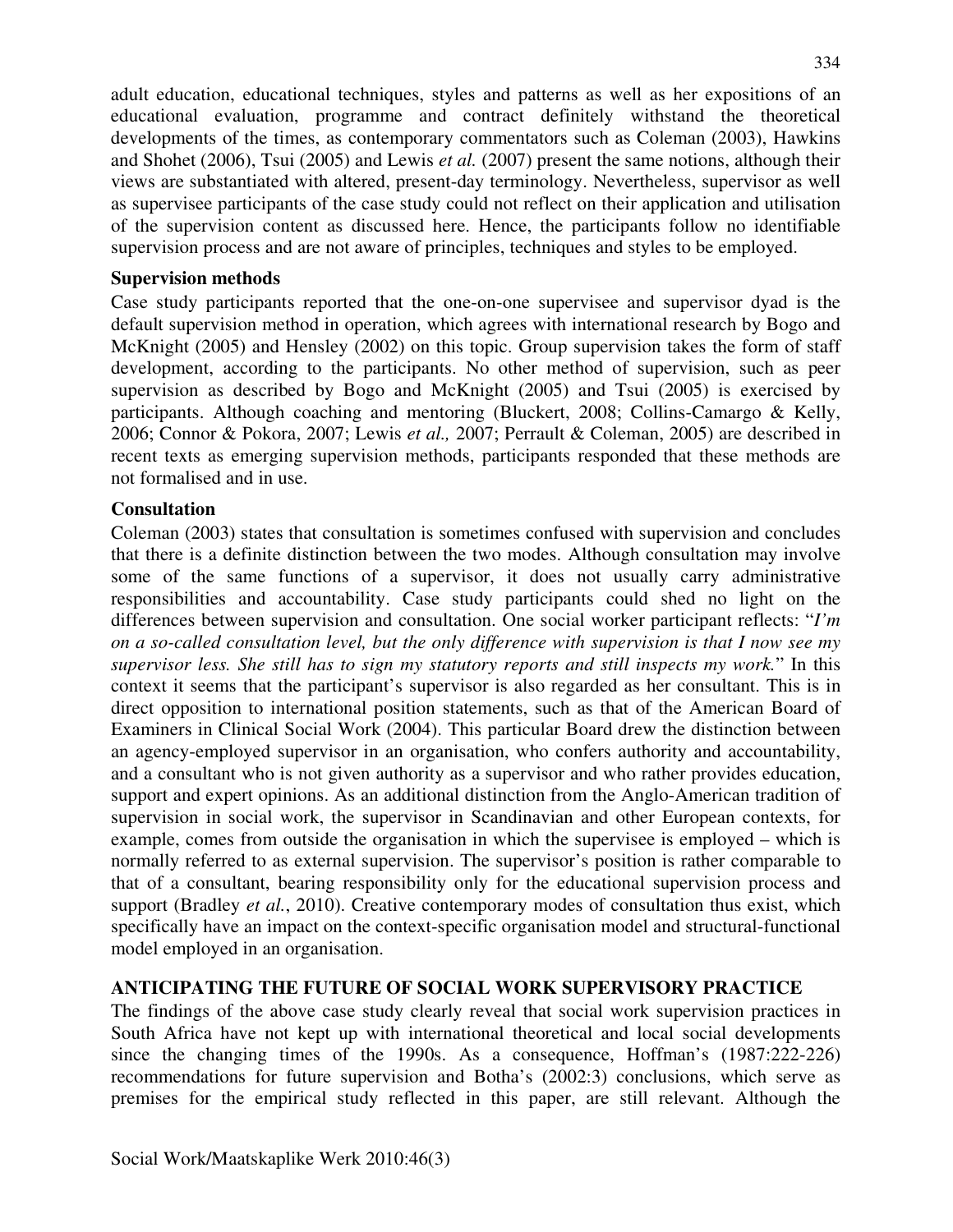significance of supervision is emphasised by the case study participants, the goal and definition of supervision in leading South African texts (Botha, 2002) are diffused and clinically orientated, based as they are on action guidelines (Department of Social Development, 2006), but not specifically framed within a social development paradigm. It is furthermore evident from the case study that formalised academic training of supervisors is still lacking and that the functions of supervision remain centred on a deficit orientation with administrative control as the basic premise. The figuration of context-specific and structural-functional, organisational and interactive process models is also not common. Moreover, consultation appears to be diffused against the use of internationally creative contemporary models. Based on these findings, the future of social work supervisory practice within a social development paradigm is anticipated and addressed to supervisors, but specifically to management structures on the micro and national levels.

- The emergence of a postmodernist orientation in supervision is occurring through social constructionist practice approaches such as solution-focused and strengths-based practices. Social constructionist approaches recognise that supervision in any particular context is shaped and influenced by global, local and personal determinants (O'Donoghue, 2002). A renewed future interest in supervisee empowerment and more explicit recognition of the different contexts and discourses in which social work supervision is immersed should be cultivated by all parties involved in social work in South Africa. A prerequisite for a social constructionist approach to supervision should, however, be fair working conditions for social workers and supervisors.
- Within the context of globalisation and neoliberal social work's emerging emphasis on managerialism and marketisation (Ferguson, 2009), the operationalising of the following specific recommendations on the fundamentals of supervision is proposed:
	- Standardised, accredited and accessible supervision training should be developed by partnerships between organisations and universities to complement the social development theoretical paradigm practised in South Africa and the specific outcomes on supervision of the BSW qualification. To be nationally registered as an accredited supervisor should also be a future option.
	- The definition of supervision should institute a movement away from a deficit and merely clinical orientation, and should be a national endeavour in order to contextualise supervision in South Africa in line with the Integrated Service Delivery Model of the Department of Social Development (RSA, 2006b).
	- The functions of supervision should be optimised by supervisors to deliberately embrace other functions rather than just fixating on the administrative function, without negating control as a management function, which will be more prominent in future with the inception of the new Children's Act, No. 38 of 2005 (RSA, 2006a).
	- Practice theories of supervision, focusing on specific outcomes-based and competency interaction models, should be developed by individual organisations and supervisors by means of research to include samples from the organisation's multiple sites, representing a range of geographical locations and service sections.
	- The content of supervision practices should be revisited and reconceptualised by supervisors and individual organisations with the aim to fit their specific contexts in a facilitative, practical, user-friendly and caring way without inhibiting the development of social workers' professional identity and continuous learning. Ultimately, all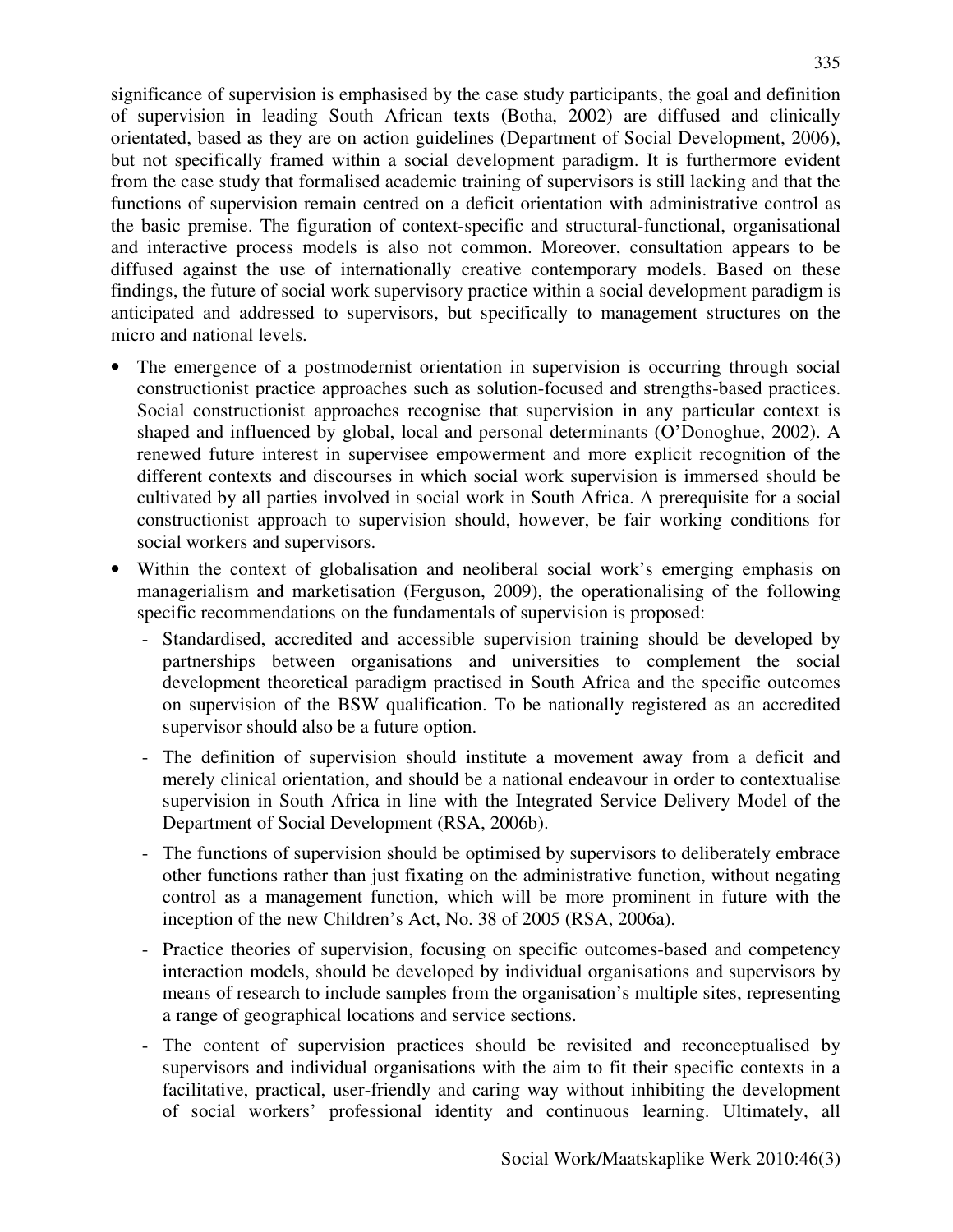organisations employing social workers should have a comprehensive policy directing the content of supervision, which ideally could also be operationalised as the key to the recruitment and retention of staff.

- Supervision methods should be expanded by organisations' supervision policies beyond individual supervision on a face-to-face basis. Internet-based supervision as an alternative in rural areas and peer supervision, mentoring and coaching as specific empowerment activities in the protégé's career development should also be employed.
- The contextualisation and practice of consultation should be a national endeavour to obtain government-extended funding opportunities, especially in the context of external supervision/consultation practices for the benefit of education and support of social workers.
- The historical analysis of supervision practices reveals that values in the traditional view of supervision reflect dominant notions of Western individualism and paternalism, and promote a form of homogeneity based on a heterosexual imperialist male worldview (O'Donoghue, 2002). Culturally friendly values (Engelbrecht, 2006b) that do recognise the needs of all people of diverse backgrounds, gender and worldviews should be constructed in a context-specific way by individual organisations in order to be operationalised by supervisors as the foundation of South African supervision practices.
- The same ethical violations that can occur in a social work-service user relationship can be paralleled in a supervisory relationship (Dewane, 2007). Although professional conduct is included in the ethical code of the SACSSP (2007), neoliberal productivity standards in a managed and care environment increasingly create ethical compromises for social workers and supervisors when marketing and profit become the principal drivers. Therefore a visionary national ethics audit within the context of supervision could add value to the professional conduct of supervisors and social workers, and should result in minimum standards as benchmarks for supervision in South Africa.

### **CONCLUSION**

An overview of the historical development of supervision shows that the quality of social work service delivery has always been determined by the quality of supervision (Rabinowitz, 1987:88). However, from this paper's examination of the interplay between the historical development and current practices, it appears that the existing theoretical foundation and practices of social work supervision do not extensively meet the dynamics of the contemporary international and local social work domain. The future thus holds distinct challenges encompassing the significance and timeliness of supervision in South Africa. To this end, the quotation from of Cicero in the Preface to Kadushin and Harkness's (2002:xvii) study is appropriate: "No wind is favourable unless you know the port to which you are heading". The modern translation in a supervision context could be: if we do not know where we are going with supervisory practices, we will probably end up somewhere else.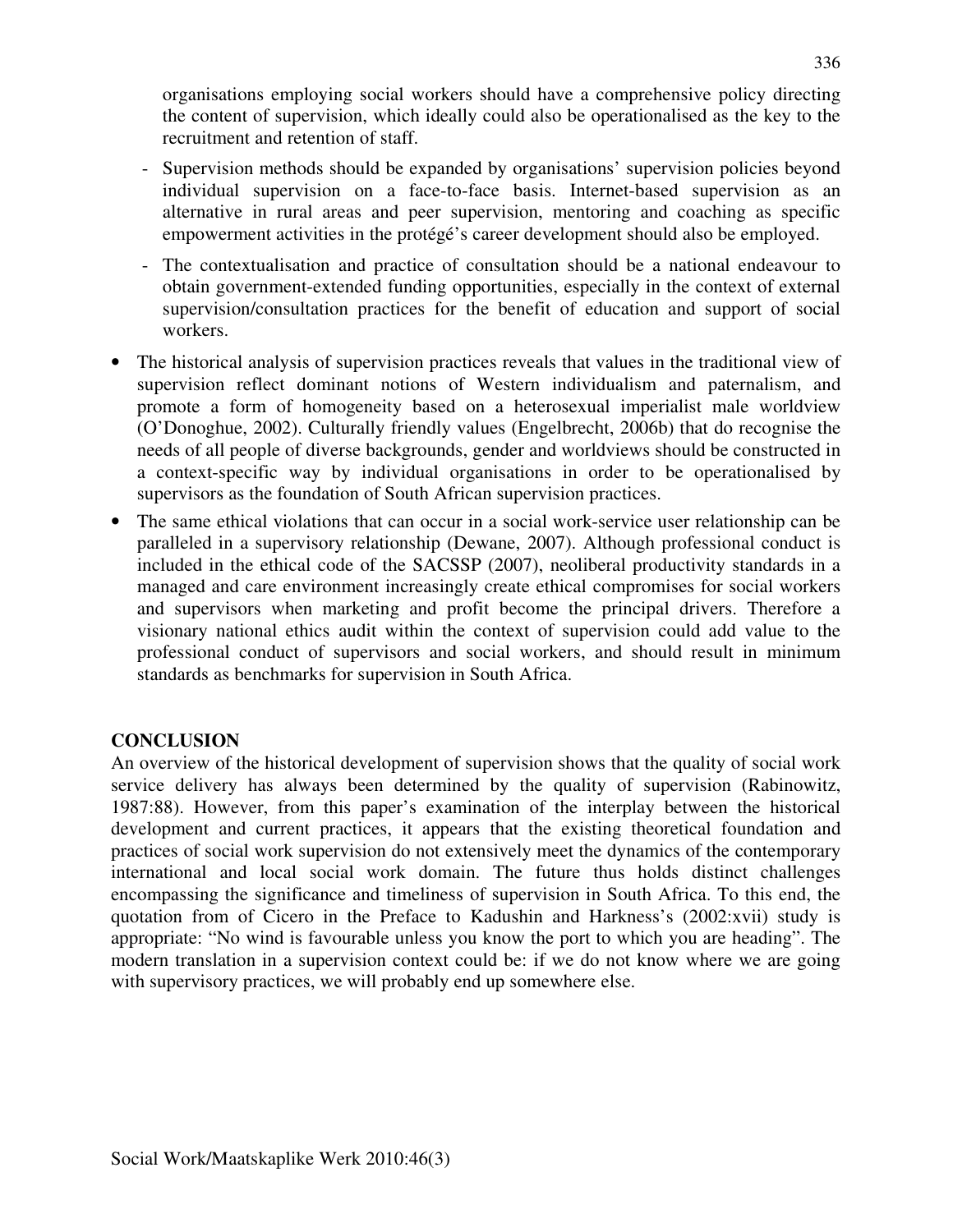### **REFERENCES**

AMERICAN BOARD OF EXAMINERS IN CLINICAL SOCIAL WORK (ABECSW). 2004. **Clinical supervision: a practice specialty of clinical social work**. A Position Statement of the ABECSW.

AUSTIN, M.J. 1981. **Supervisory management in the human services**. Englewood Cliffs, NJ: Prentice-Hall, Inc.

BARETTE, J. 1968a. A few thoughts on supervision as a learning experience 1. **Social Work/Maatskaplike Werk,** 4(2):85-90.

BARETTE, J. 1968b. A few thoughts on supervision as a learning experience 2. **Social Work/Maatskaplike Werk**, 4(3):131-135.

BARKER, R.L. 1995. **Social work dictionary** (3rd ed). Washington, DC: NASW Press.

BERNARD, J.M. & GOODYEAR, R.K. 1992. **Fundamentals of clinical supervision**. Boston: Allyn & Bacon.

BLUCKERT, B. 2008. **Coaching supervision**. [Online] Available: http://www.pbcoaching. com/articles/article-coaching-supervision.pdf [Accessed: 19/09/2009.]

BOGO, M. & McKNIGHT, K. 2005. Clinical supervision in social work: a review of the research literature. **The Clinical Supervisor***,* 24(1/2):49-67.

BOPAPE, M. 1968. **Student supervision in casework training with special reference to Bantu Colleges in South Africa**. Pretoria: University of South Africa. (Unpublished MA Thesis)

BOTHA, N.J. 1971. **Supervisie in maatskaplike werk met besondere klem op drie partikuliere welsynsorganisasies.** Stellenbosch: University of Stellenbosch. (Unpublished MA Thesis)

BOTHA, N.J. 1972. Supervisie in maatskaplike werk met besondere klem op drie partikuliere welsynsorganisasies. **Social Work/Maatskaplike Werk,** 8(2):72-82.

BOTHA, N.J 1985a. **Die inhoud en vaardighede vir doeltreffende supervisie.** Paper delivered at a symposium on supervision on 22-23 August, University of Pretoria.

BOTHA, N.J. 1985b. Onderrigmodel vir doeltreffende supervisie. **Maatskaplike Werk/Social Work,** 21(4):239-248.

BOTHA, N.J. 2002. **Supervision and consultation in social work.** Bloemfontein: Drufoma.

BOOLEY, M.S. 1996. **The development of participatory management in supervision: An evaluative study**. Stellenbosch: University of Stellenbosch. (Unpublished DPhil Dissertation)

BRACKETT, J.R. 1904. **Supervision and education in charity.** New York: MacMillan.

BRADLEY, G., ENGELBRECHT, L.K. & HÖJER, S. 2010. Supervision: a force for change? Three stories told. **International Social Work OnlineFirst,** 24 June: 1-18. [Online] Available: http://isw.sagepub.com/cgi/rapidpdf/0020872809358401v1 [Accessed: 24/06/2010.]

BUNKER, D.R. & WIJNBERG, M.H. 1988. **Supervision and performance: Managing professionals in human service organizations.** San Francisco: Jossey-Bass Publishers.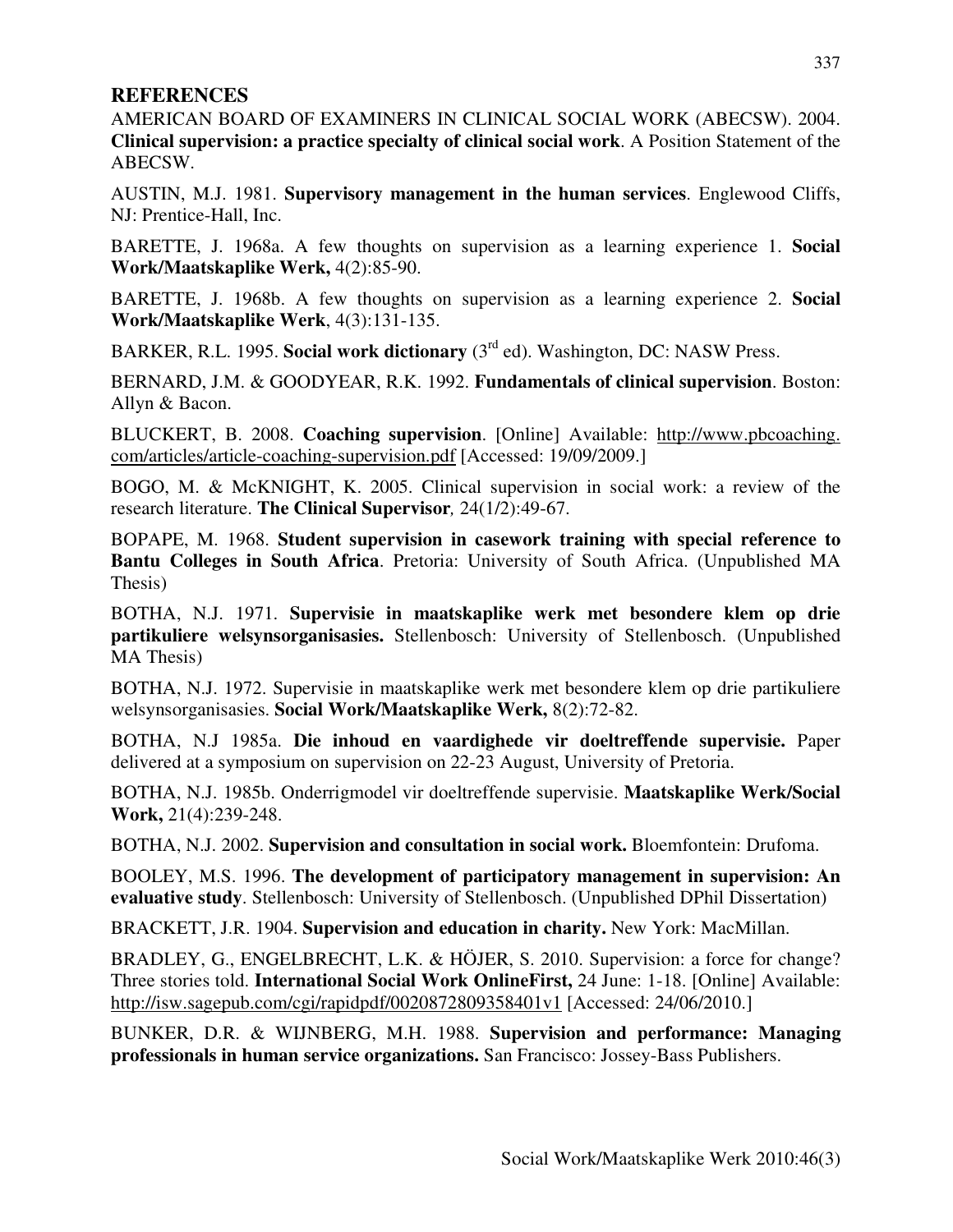BURNS, M.E. 1958. **The historical development of the process of casework supervision as seen in literature of social work**. Chicago: School of Social Service Administration, University of Chicago. (Unpublished PhD Dissertation)

COHEN, B. 1999. Intervention and supervision in strengths-based social work practice. **Families in Society, 80(5):460-466.** 

COLEMAN, M. 2003. Supervision and the clinical social worker. **Clinical Social Work. Practice Update,** 3(2):1-4.

COLLINS-CAMARGO, C. & KELLY, M.J. 2006. Supervisor as informal mentor: promoting professional development in public child welfare. **The Clinical Supervisor,** 25(1/2):127-146.

CONNOR, M. & POKORA, J. 2007. **Coaching & mentoring at work. Developing effective practice**. Berkshire: Open University Press.

DAWSON, J.B. 1926. The casework supervisor in a family agency. **Family***,* 6:293-295.

DE BRUYN, M. 1985. **Opleiding en toerusting van supervisors.** Paper presented at a symposium on supervision. Pretoria: University of Pretoria, 22-23 August.

DE JAGER, J. 1962. Die indiensopleiding in die Departement van Volkswelsyn en Pensioene as vorm van praktykleiding. **Mens en Gemeenskap,** 111(2/4):167-175.

DEPARTMENT OF SOCIAL DEVELOPMENT, 2003. **Strategic Plan of the Department of Social Development**: 2003/4-2005/6. Pretoria.

DEPARTMENT OF SOCIAL DEVELOPMENT, 2005. **Policy on the financial awards to service providers**. Pretoria.

DEPARTMENT OF SOCIAL DEVELOPMENT. 2006. **Draft recruitment and retention strategy for social workers.** Pretoria: Department of Social Development.

DOEL, M. & SHARDLOW, S. 1996. **Social work in a changing world: perspective on practice learning.** Aldershot: Gower House.

DU PLESSIS, G.A. 1965. **Supervisie as hulpmiddel in maatskaplike werk met besondere aandag aan die Department van Volkswelsyn en Pensioene**. Pretoria: University of Pretoria. (Unpublished MA Thesis)

DERCKSEN, J.W. 1973. **Die onderhoud as hulpmiddel by supervisie van gevallewerk as metode in die maatskaplike werk.** Pretoria: University of Pretoria. (Unpublished MA Thesis)

DEWANE, C.D. 2007. Supervisor, beware: ethical dangers in supervision. **Social Work Today**, 7(4):34-40.

EARL, N. 2008. **Social work in social change. The profession and education of social workers in South Africa***.* Cape Town: HSRC Press.

ENGELBRECHT, L.K. 2002. '**n Maatskaplike ontwikkelingsgerigte perspektief op supervisie aan maatskaplikewerk-studente by opleidingsinstansies in Suid-Afrika.** Stellenbosch: University of Stellenbosch. (Unpublished DPhil Dissertation)

ENGELBRECHT, L.K. 2004. Operationalising a competence model of supervision to empower social workers and students in South Africa. **Social Work/Maatskaplike Werk**, 40(2):206- 216.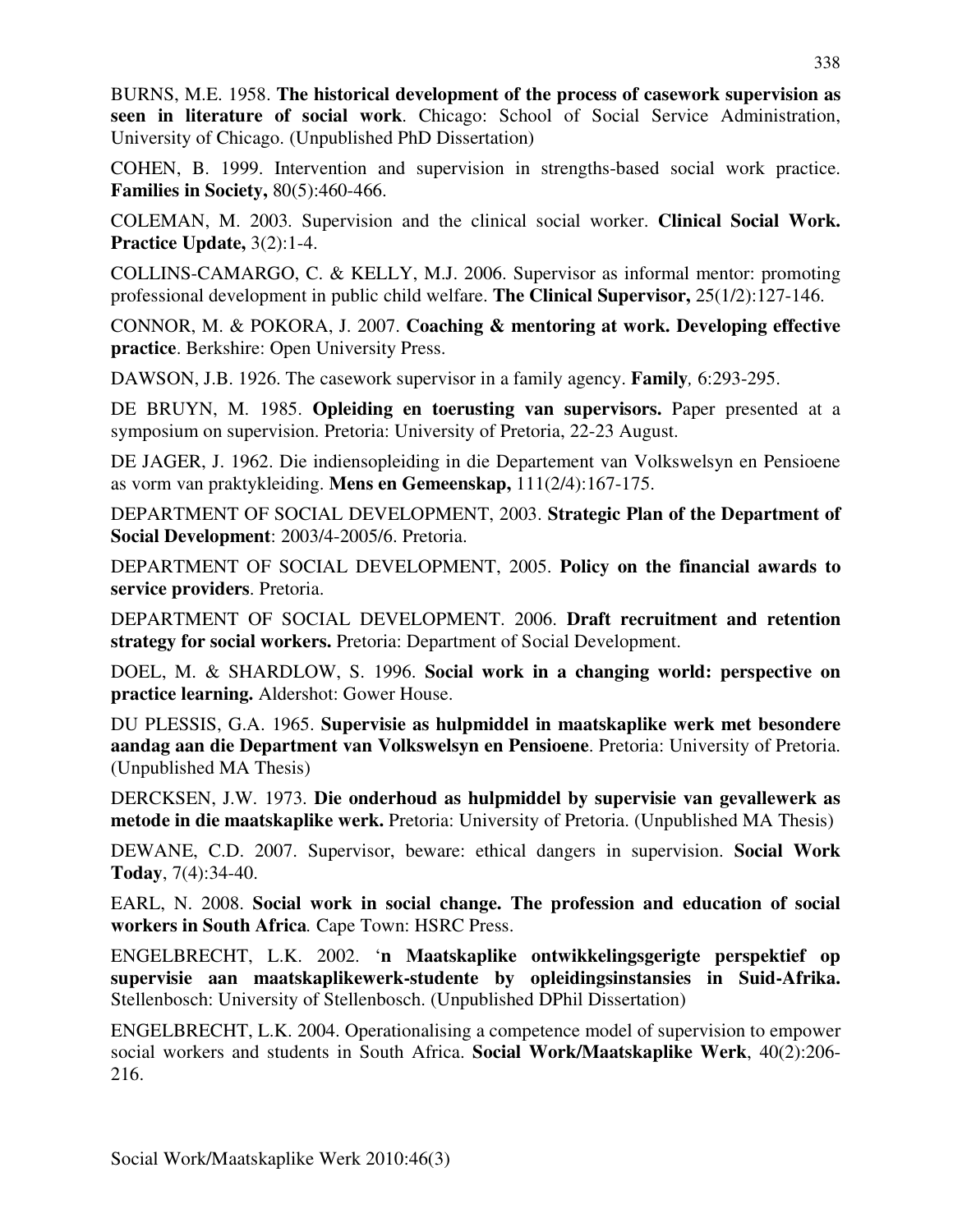ENGELBRECHT, L.K. 2006a. Plumbing the brain drain of South African social workers migrating to the UK: Challenges for social service providers. **Social Work/Maatskaplike Werk,** 42(2):101-121.

ENGELBRECHT, L.K. 2006b. Cultural friendliness as a foundation for the support function in the supervision of social work students in South Africa. **International Social Work**, 49(2):256-266.

ERERA, I.P. & LAZAR, A. 1994. The administrative and educational functions in supervision: Indications of incompatibility. **The Clinical Supervisor**, 12(2):39-56.

FERGUSON, I. 2009. **No justice, no peace!: Reflections on social work, social conflict and reconstruction.** Key note speech delivered at the first ENSACT Joint European Conference: Dubrovnik.

FIFTH INTERNATIONAL INTERDISCIPLINARY CONFERENCE ON CLINICAL SUPERVISION. 2009. **The Clinical Supervisor,** 28(1):109-111.

FOUCHÉ, C.B. 2005. Qualitative research designs. **In**: DE VOS, A.S. (ed) **Research at grass roots. a primer for the caring professions.** Pretoria: Van Schaik Publishers: 267-273.

GIBELMAN, M. 1995. **What social workers do**. Washington, DC: NASW Press.

GILBERT, C. 2009. Editorial. **The Clinical Supervisor,** 28(1-2):1-2.

GOCHROS, H. 2005. Interviewing. **In**: GRINNELL, R.M. & UNRAU, Y.A. (eds) **Social**  work research and evaluation. Quantitative and qualitative approaches  $(7<sup>th</sup>$  ed). Oxford: Oxford University Press: 246-269.

GRINNELL, R.M., UNRAU, Y.A. & WILLIAMS, M. 2005. Scientific inquiry and social work. **In**: GRINNELL, R.M & UNRAU, Y.A. (eds) **Social work research and evaluation. Quantitative and qualitative approaches** (7<sup>th</sup> ed.). Oxford: Oxford University Press: 4-21.

HARDCASTLE, D.A. 1991. Toward a model for supervision: a peer supervision pilot project. **The Clinical Supervisor**, 9(2):63-76.

HATTING, J.F.J. 1968. **Die behoefte aan praktykleiding.** Paper delivered at a field guidance conference. Wellington: Huguenot College, 30 September.

HAWKINS, P. & SHOHET, R. 2006. **Supervision in the helping professions**  $(3^{rd}$  ed). Berkshire: Open University Press.

HENSLEY, P.H. 2002. The value of supervision. **The Clinical Supervisor**, 21(1):97-106.

HERSEY, P., BLANCHARD, K, & JOHNSON, D. 1996. **Managing of organizational behavior: utilizing human resources**  $(7<sup>th</sup>$ ed). Upper Saddle River, NJ: Prentice-Hall.

HOFFMANN, W. 1976**. Performance of undergraduate students in field instruction in social work education.** Johannesburg: University of the Witwatersrand. (Unpublished DPhil Thesis)

HOFFMANN, W. 1987. Social work supervision. **In**: McKENDRICK, B.W. (ed) **Introduction to social work in South Africa**. Pinetown: Owen Burgess Publishers: 206-248.

JUBY, C. & SCANNAPIECO, M. 2007. Characteristics of workload management in public child welfare agencies. **Administration in Social Work,** 31(3):95-109.

KADUSHIN, A. 1976. **Supervision in social work**. New York: Columbia University Press.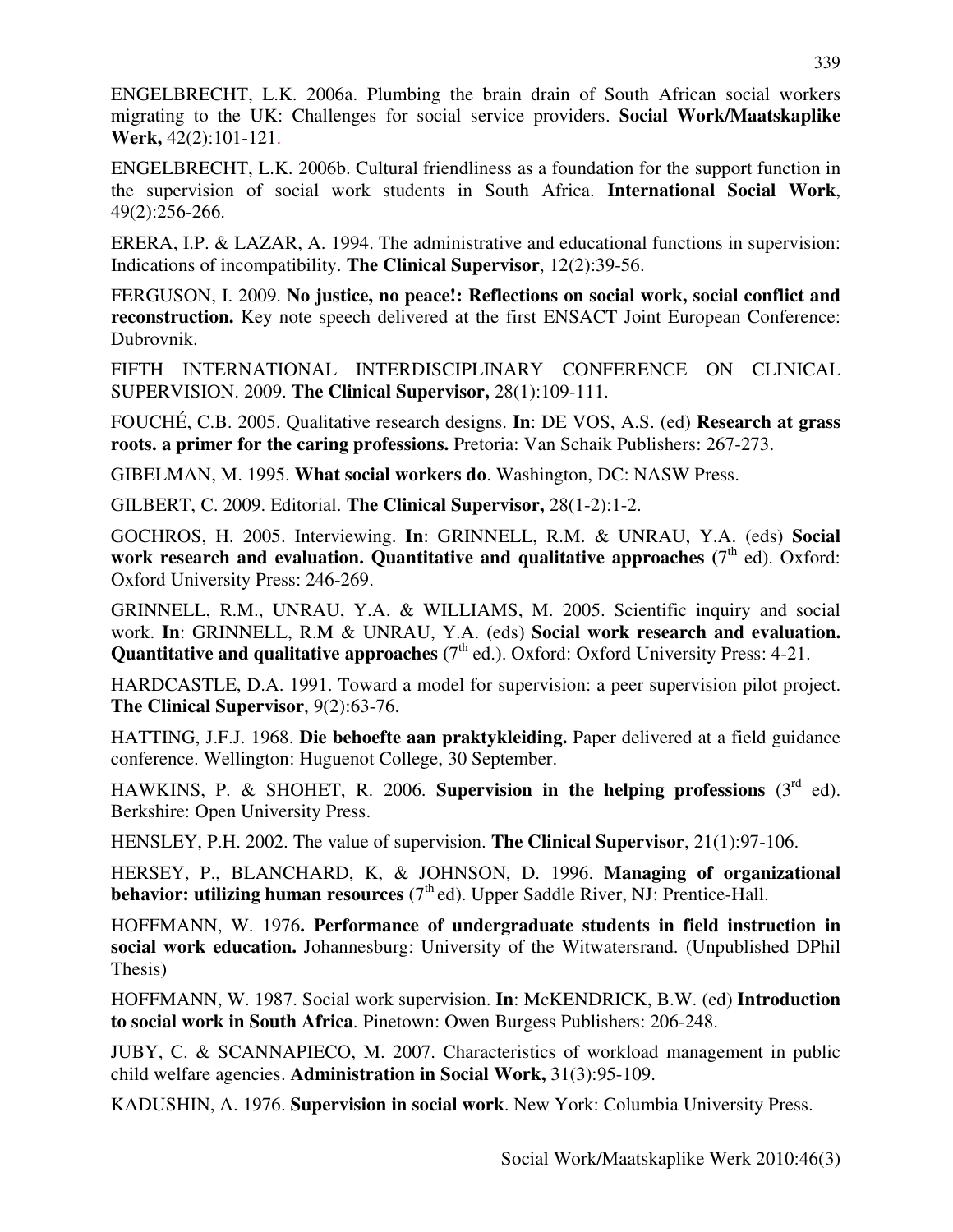KADUSHIN, A. 1992. **Supervision in social work** (3rd ed). New York: Columbia University Press.

KADUSHIN, A. & HARKNESS, D. 2002. **Supervision in social work**  $(4<sup>th</sup>$  ed). New York: Columbia University Press.

KAUFMAN, K. & SCHWARTZ, T. 2003. Models of supervision: shaping professional identity. **The Clinical Supervisor**, 22(1):143-158.

LAVE, J. & WENGER, E. 1991. **Situated learning. Legitimate peripheral participation.** Cambridge: Cambridge University Press.

LEEDY, P.D. & ORMROD, J.E. 2001. **Practical research: planning and design** (7<sup>th</sup> ed). New Jersey: Merrill Prentice-Hall.

LEWIS, J.A., PACKARD, T. & LEWIS, M.D. 2007. **Management of human service programs**  $(4^{th}$  ed). Belmont: Thomson Brooks/Cole.

LOMBARD, A., GROBBELAAR, M. & PRUIS, S. 2003. Standards for social work qualifications in South Africa. **Social Work/Maatskaplike Werk***,* 39(1):1-17.

MARSHALL, C. & ROSSMAN, G.B. 1999. **Designing qualitative research** (3rd ed). London: Sage Publications.

McMURTY, S.L. 2005. Surveys. **In**: GRINNELL, R.M. & UNRAU, Y.A. (eds) **Social work**  research and evaluation. Quantitative and qualitative approaches (7<sup>th</sup> ed). Oxford: Oxford University Press: 272-287.

MIDDLEMAN, R.R. & RHODES, G.B. 1985. **Competent supervision. Making imaginative judgements**. Englewood Cliffs: NJ: Prentice-Hall.

MÜLLER, A. 1965. **Opleiding vir maatskaplike werkers met spesiale verwysing na Suid-Afrika.** Stellenbosch: University of Stellenbosch. (Unpublished DPhil Dissertation)

MUNSON, C. E. 1993. **Clinical social work supervision** (2<sup>nd</sup> ed). New York: Haworth Press.

MUNSON, C.E. 2002. **Handbook of clinical social work supervision.** New York: The Haworth Press.

NYE, C. 2007. Dependence and independence in clinical supervision: an application of Vygotsky's developmental learning theory. **The Clinical Supervisor,** 26(1/2):81-98.

O'DONOGHUE, K. 2002. **Global-vision, local-vision, personal-vision and social work supervision.** Paper presented to Aotearoa New Zealand Association of Social Workers Conference, Christchurch, 31October-2 November.

PAGE, A.C. & STRITZKE, W.G.K. 2006. **Clinical psychology for trainees: foundations of science-informed practice**. London: Cambridge University Press.

PELSER, M.F. 1985. **Die wetenskaplik professionele regverdiging van supervisie vir maatskaplike werk.** Paper delivered at a supervision symposium, Pretoria: University of Pretoria, 22-23 August.

PELSER, M.F. 1988. **Supervisie in maatskaplike werk. Riglyne vir die praktyk**. Pretoria: University of Pretoria. (Unpublished DPhil Thesis)

PERLMAN, H.H. 1967. **Social casework. A Problem-solving process**. Chicago: University Press.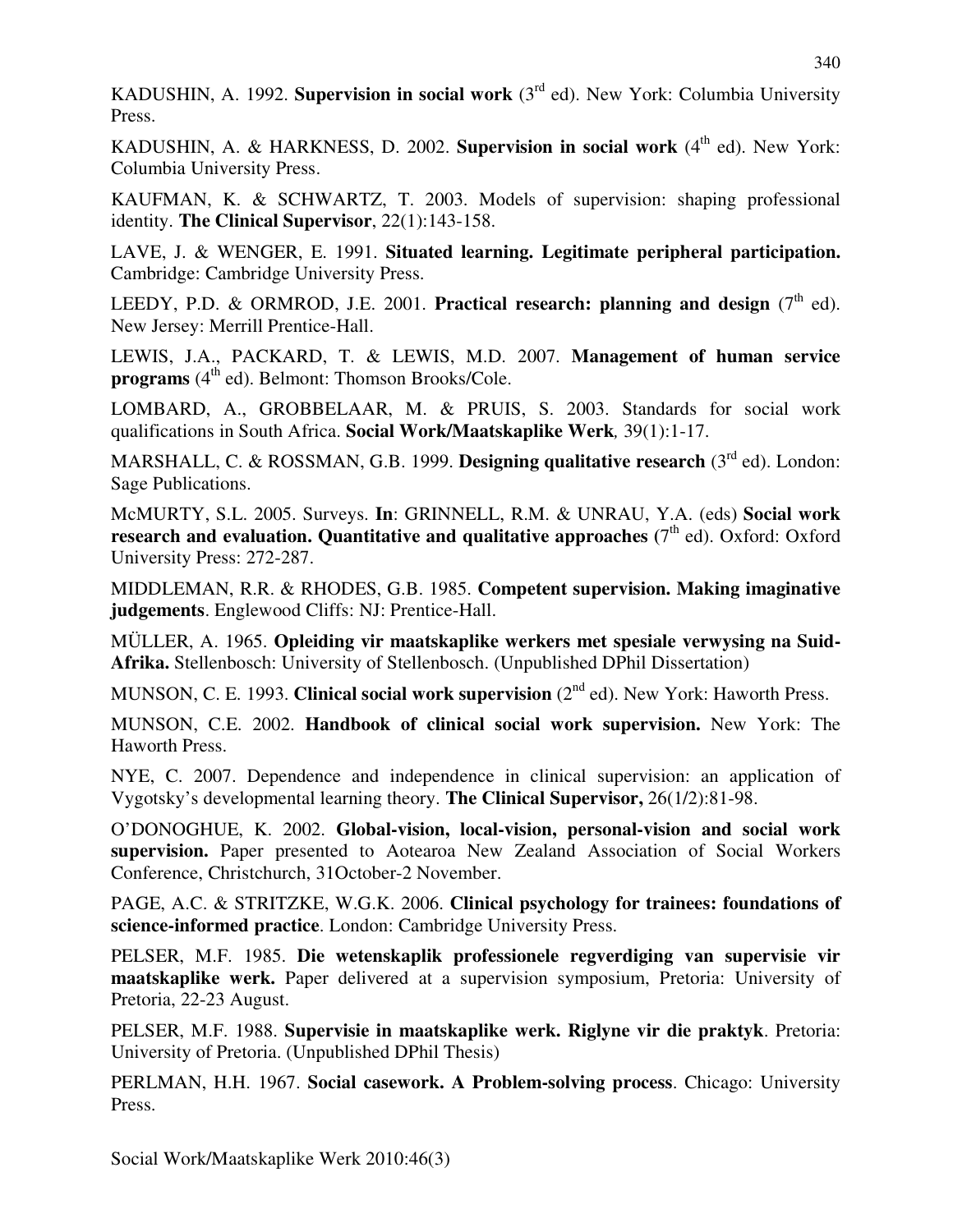PERRAULT, E.L.J. & COLEMAN, H.D.J. 2005. Coaching within social work field education. **The Clinical Supervisor,** 23(2):47-64.

PETTES, D.E. 1967. **Supervision in Social Work. A method of student training and staff development**. London: George Allen & Unwin.

PIETERSE, J. E. 1961. Praktykleiding in groepwerk. **Mens en Gemeenskap**, 11(3/4):155-162.

RABINOWITZ, J. 1987. Why ongoing supervision in social casework: an historical analysis. **The Clinical Supervisor**, 5(3):79-90.

RICHMOND, M. E. 1899. **Friendly visiting among the poor: a handbook for charity workers**. New York: MacMillan.

ROBINSON, V. 1936. **Supervision in social work**. Chapel Hill: The University of North Carolina Press.

RSA (REPUBLIC OF SOUTH AFRICA). 1978. **Act on Social and Associated Workers,** Act 110 of 1978. Pretoria: Government Printers.

RSA (REPUBLIC OF SOUTH AFRICA). 1997. Ministry of Welfare and Population Development. **White Paper for Social Welfare**. Notice 1108 of 1997, Government Gazette, vol. 386, No. 18166 of 8 August. Pretoria, Government Printers.

RSA (REPUBLIC OF SOUTH AFRICA). 2006a. **Childrens's Act,** No.38 of 2005. Government Gazette, vol. 492, 19 June. No 28944: Cape Town.

RSA (REPUBLIC OF SOUTH AFRICA). 2006b. Department of Social Development. **Integrated service delivery model towards improved social services.** Pretoria, Government Printers.

SACSSP (SOUTH AFRICAN COUNCIL FOR SOCIAL SERVICE PROFESSIONS). 2007. **Policy guidelines for course of conduct, code of ethics and the rules for social workers.** [Online] Available: http://www.sacssp.co.za/UserFiles/File/SACSSP%20Code%20Ethics.pdf [Accessed: 02/06/2009].

SACSSP (SOUTH AFRICAN COUNCIL FOR SOCIAL SERVICE PROFESSIONS). 2008. **Draft executive summary of the research report on the demarcation of social services: professionalization and specialization.** [Online] Available: http://www.sacssp. co.za/User Files/File/RESEARCH%20EXECUTIVE%20SUMMARY%20edited%20%20amendedff.doc. [Accessed: 02/06/2009].

SCHUTT, R.K. 2005. Sampling. **In**: GRINNELL, R.M & UNRAU, Y.A. (eds) **Social work research and evaluation. Quantitative and qualitative approaches**  $(7<sup>th</sup>$  ed). Oxford: Oxford University Press: 150-169.

SHULMAN, L. 1993. **Interactional supervision.** Washington, DC: NASW Press.

SHULMAN, L. 1995. Supervision and consultation. **Encyclopedia of Social Work** (19<sup>th</sup> ed). Silver Spring, MD: National Association of Social Workers: 2373-2379.

SIEPERT, J.D., McMURTY, S.L. & McCLELLAND, R.W. 2005. **In**: GRINNELL, R.M & UNRAU, Y.A. (eds) **Social work research and evaluation. Quantitative and qualitative approaches** (7<sup>th</sup> ed). Oxford: Oxford University Press: 316-328.

SMIT, S.J. 1972. Supervisie binne groepsverband. **Social Work/Maatskaplike Werk**, 8(1):22- 26.